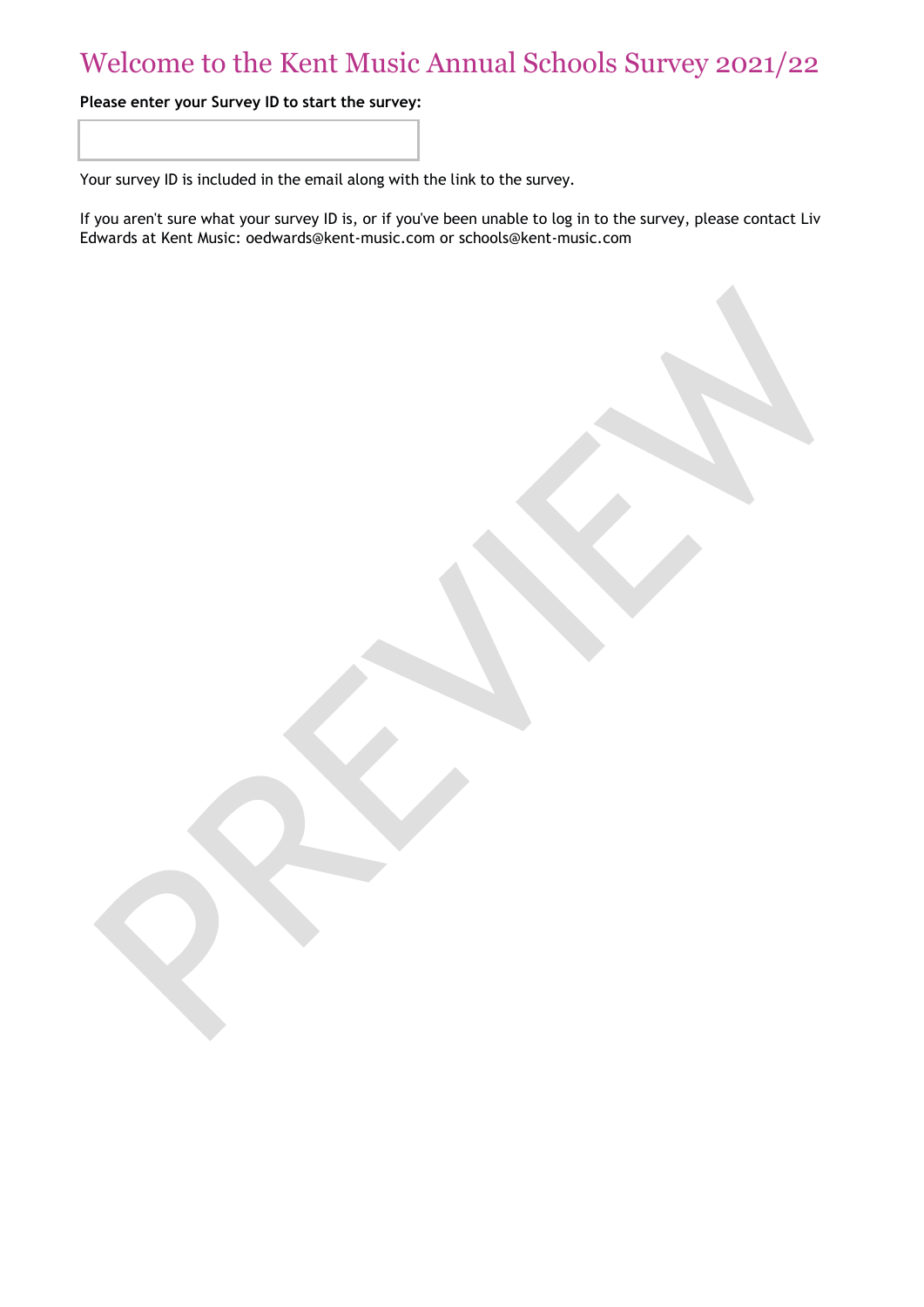# Welcome to the Kent Music Annual Schools Survey 2021/22

This survey relates to {Q5} only; please only answer this survey in respect of that school.

The purpose of this survey is to collect information about musical activities currently taking place at your school. When considering the answers, please answer with reference to the current academic year (2021-2022).

All state schools must complete this survey in order to be eligible to apply for funded opportunities from Kent Music. The data collected will then be collated and submitted to Arts Council England as part of our funding agreement with Arts Council England and the Department for Education.

In line with data protection regulations, the data collected will also be used by Kent Music (as the lead partner of the music education hub) and our partners to inform our music education business plan for Kent and to enhance our services. Any contact details that you provide during this process will not be used for marketing purposes.

Your data will be stored and processed by The Audience Agency (www.theaudienceagency.org) on behalf of Kent Music Education Hub for the purposes of research and development. The Audience Agency operates within the Data Protection Act and Market Research Society guidelines.

The closing date for submitting this survey is **Friday 1st July 2022**.

Please note: Data received after this deadline will not be included in the Kent Music Annual Return to Arts **Council England, and schools missing the deadline will not be eligible for funded opportunities during the financial year 2022/23.**

Click 'Next' to continue.

**Do not use the back button in your browser**, or you will exit the survey and erase your progress so far. To return to a previous page of the survey at any point, please use the 'Back' button at the bottom of the page.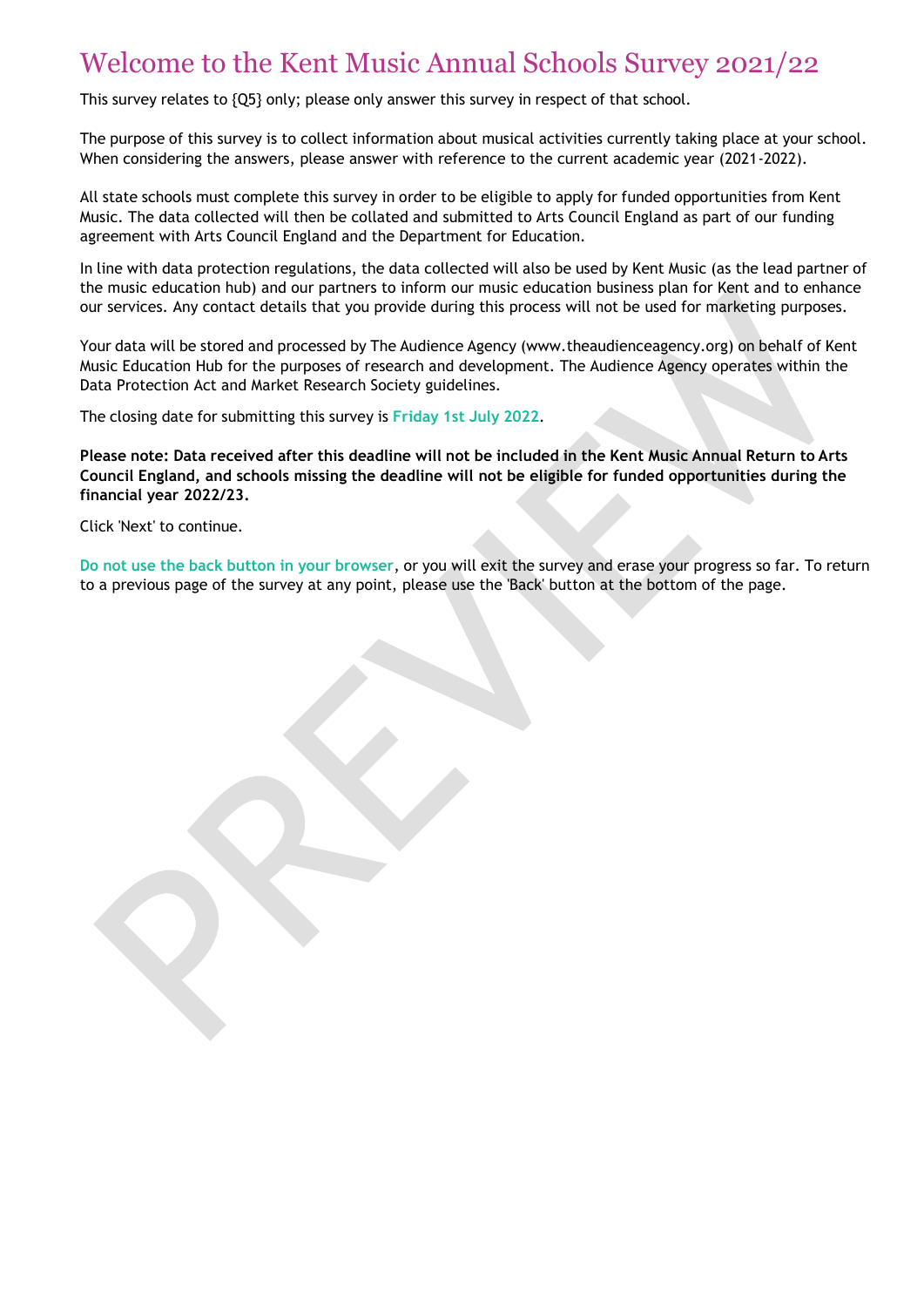### **Saving and submitting the survey**

You may wish to save the survey part way through completing it, in order to come back and finish it at a later date, or to pass it onto a colleague to complete the later sections. To do this, at any point during the survey, click the 'Save' button at the bottom of the page.



To continue, just follow the same link you did to enter the survey the first time. You will be asked to enter your Survey ID again, and then the survey will pick up where you left off, with your previously completed answers already entered.

You should click 'Save' every time you want to save your progress and return to the survey later.

At any point, in order to print the survey and all of the responses you have given so far, click the 'Print' button at the bottom of the page.

In order to finish the survey, you will need to click the 'Submit' button, which will only appear once you have reached the final page:

You've reached the end - thanks for taking part!

Thank you for taking part in our survey. Your responses are very important and will be submitted to the Arts Council E help improve music services in the UK. The data collected will also be used by Kent Music to inform and utilise our bu strategy and enhance our services to stakeholders in line with data protection regulations.

Please click Submit below to record your responses and end the survey.



Once you've done this, you won't be able to return to the survey and amend your answers, so make sure you only do this once everyone who needs to contribute to the survey has done so.

Please click 'Next' to start the survey...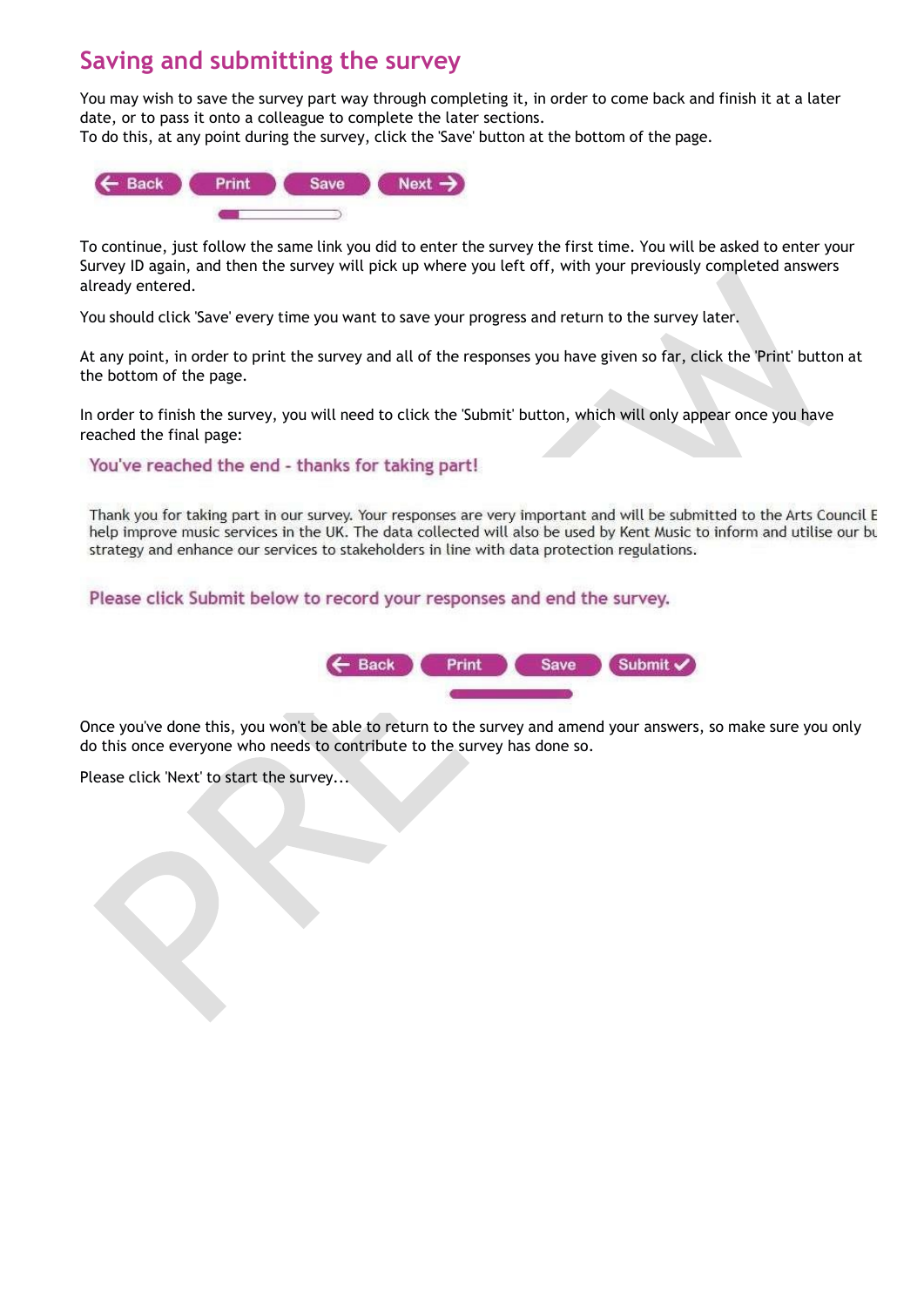## **You & Your School**

*These questions (where relevant) should be answered by all schools.*

### **Please tell us your name:**

### **Please select the best description of your role at this school:**

Headteacher or Principal

Head of Music

Music Co-ordinator

Class Teacher

HTLA/TLA

Non-teaching administrator or manager

**Other** 

### **How would you describe your role?**

### **How long have you been in this post?**

Under 1 year

1 - 2 years

2+ years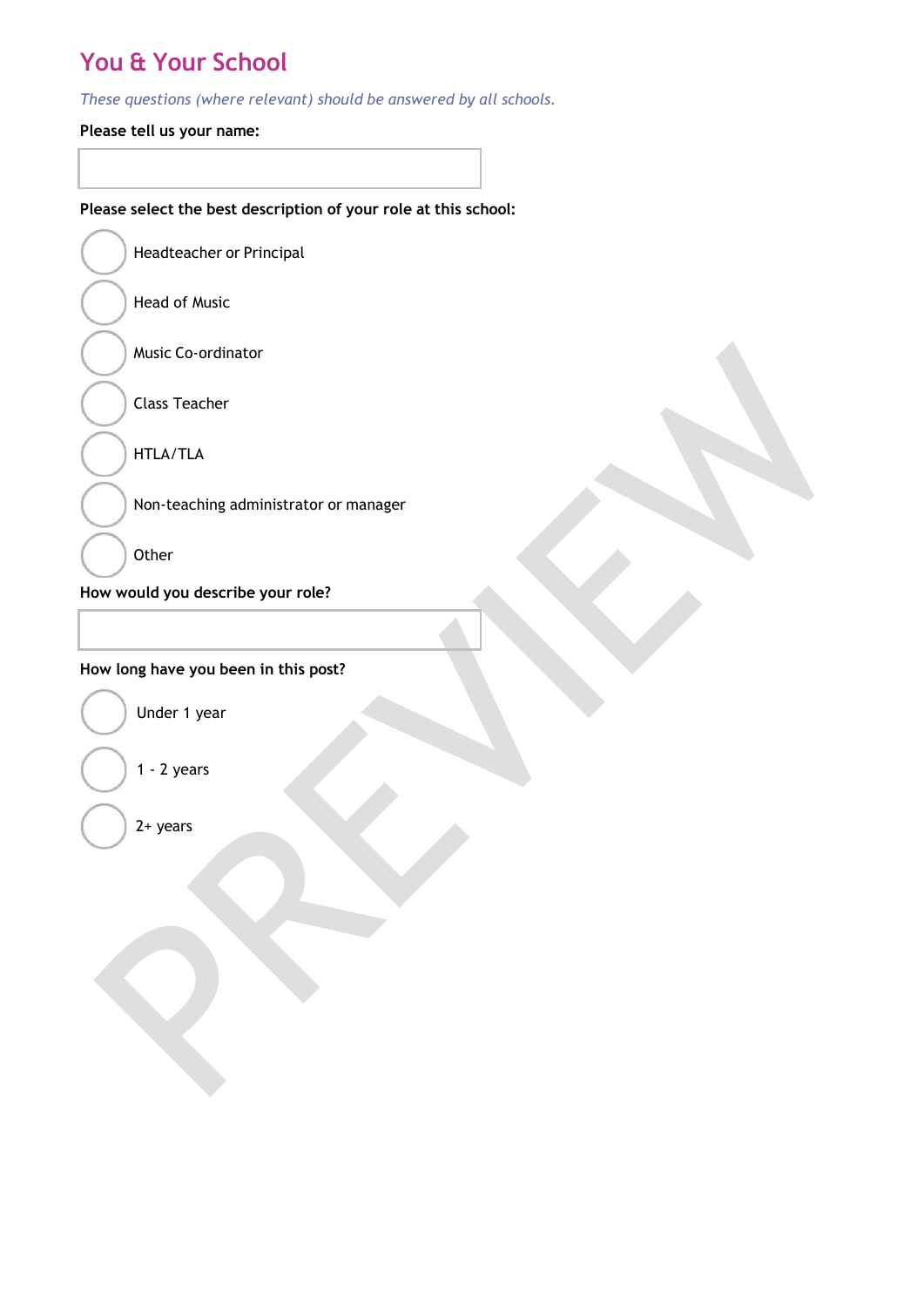## **You & Your School** *continued*

*These questions (where relevant) should be answered by all schools.*

**Please check if this is the correct full name of your school, and amend if incorrect:**

**Is this school an academy?**

Yes, a stand-alone trust

Yes, part of a Multi Academy Trust

No

**Please specify which academy chain you are part of:**

**Please check if this is the correct DfE number of your school, and amend if incorrect:**

Please check if your school type has been correctly selected below, and amend if incorrect. If no answer has **been selected, please select your school type.**

Infant school

Junior school

Primary school (children of both infant and junior age)

Secondary school

Special educational needs

All age academy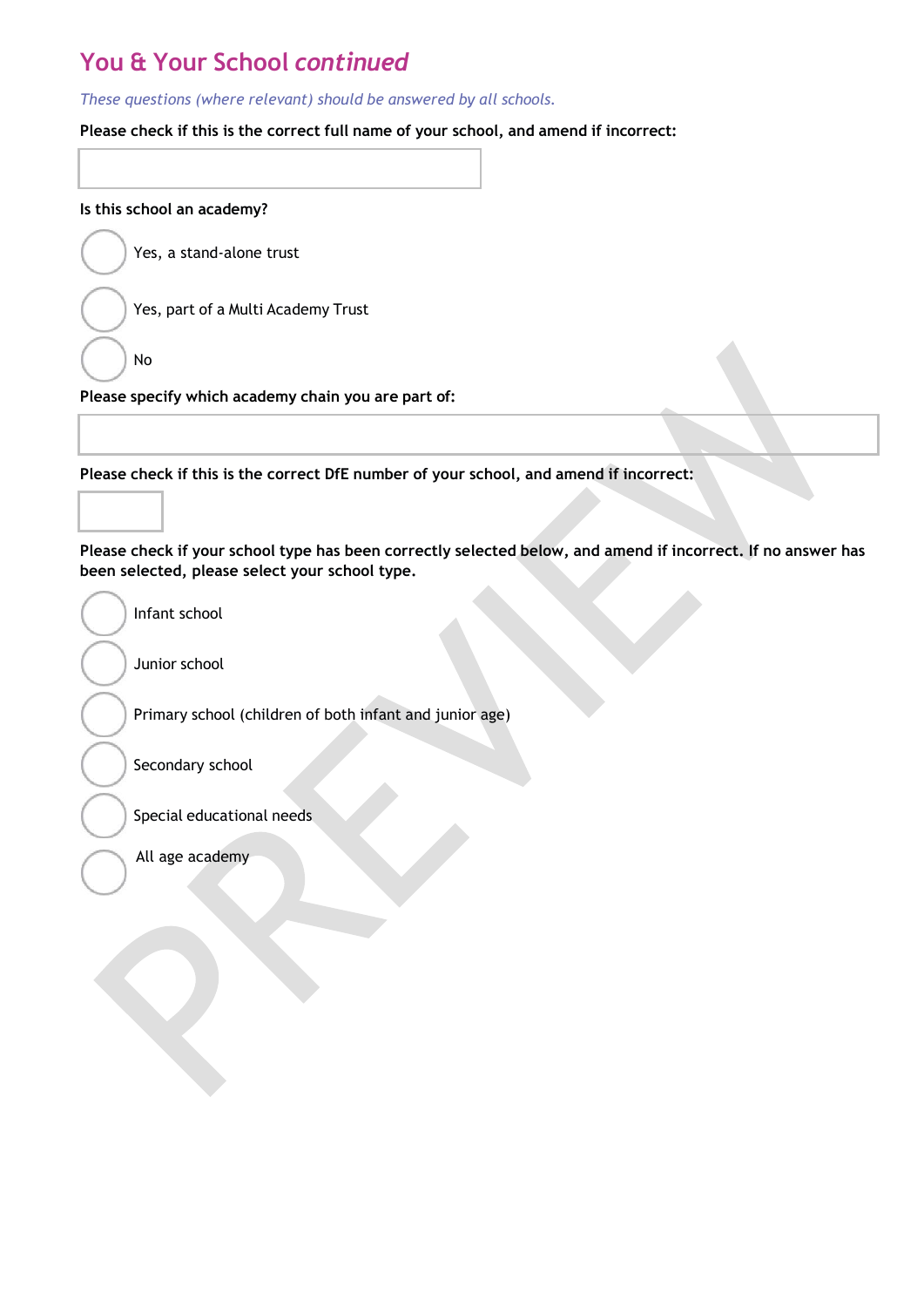Please tell us what Key Stage(s) your particular school covers. If you are an all age academy, please select all *key stages which your school covers.*





**Please give the name of your current music co-ordinator or head of music:**

**How many pupils are currently on role at your school?**

**Have you completed your application for Funded Opportunity 2022/23? This includes applying for MusicPlus provision for 2022/23.**

Yes No Unsure

**If you have not applied for your funded opportunity for academic year 2022/23, visit the Kent Music website after completing the survey to make your application. Deadlines for funded opportunities for 2022/23 close on Friday 1st July 2022.**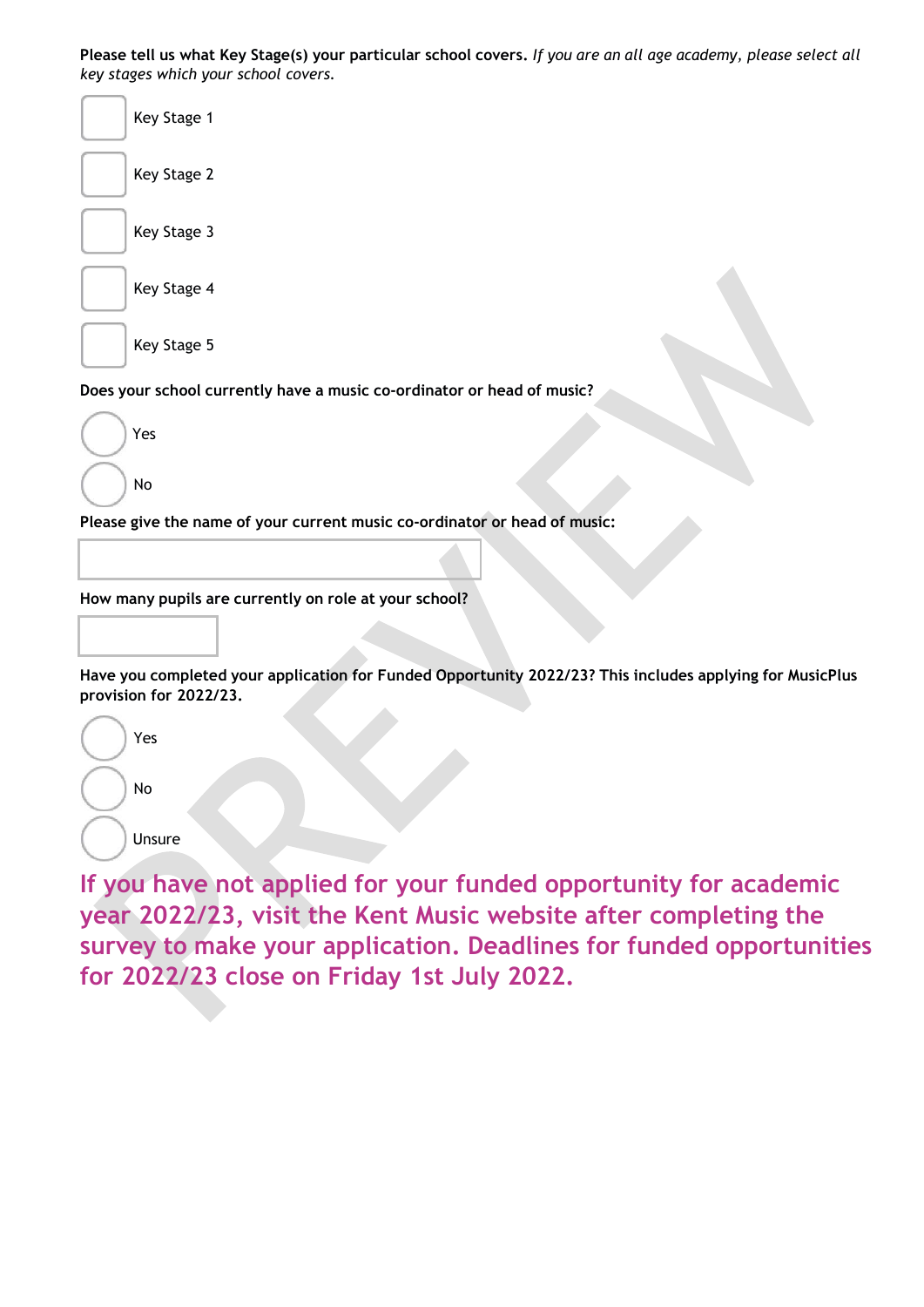## **Music Activities in Your School - Key Stage 1**

Answer these questions only if your school covers Key Stage 1, and you are not a special educational needs *school.*

### **In KS1, are you providing music as a curriculum subject?**



### **For which year group(s)?**

| Year 1 |  |
|--------|--|
|        |  |

Year 2

### **Please tell us who delivers your KS1 music curriculum lessons?** *Please select all that apply*



Classroom teachers

Specialist musc teacher hired by the school to deliver music

Teaching assistants or support staff

**Other** 

### **Who else delivers your KS1 music curriculum lessons?**

|            |  |  | Do you use any of the following resources or approaches in your KS1 curriculum teaching? Please select all |
|------------|--|--|------------------------------------------------------------------------------------------------------------|
| that apply |  |  |                                                                                                            |

| Charanga                | Kodaly            |
|-------------------------|-------------------|
| Kindermusik             | Dalcroze          |
| <b>Jolly Music</b>      | Solfege           |
| <b>Singing Sherlock</b> | Makaton           |
| <b>Music Express</b>    | Other             |
| Sing Up                 | No resources used |
| Model Music Curriculum  |                   |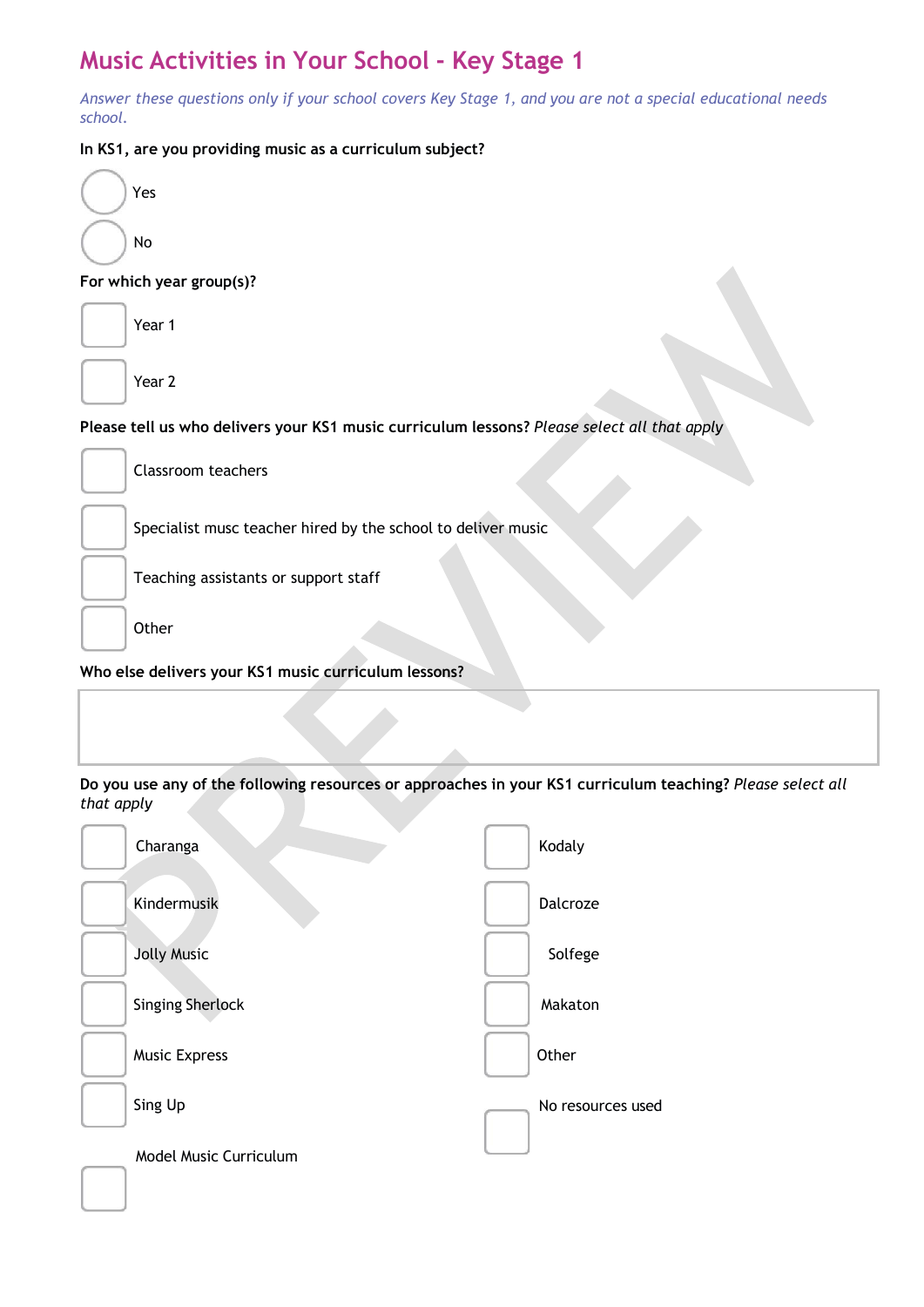| Did your school receive funding from Kent Music in the academic year 2021/22? |        |
|-------------------------------------------------------------------------------|--------|
| Yes                                                                           | Unsure |
| No                                                                            |        |
| How did you use your Kent Music funding in 2021/22?                           |        |
| Ensemble leader                                                               | Other  |
| Please give details:                                                          |        |
|                                                                               |        |

**How else did you use your funding in 2021/22?**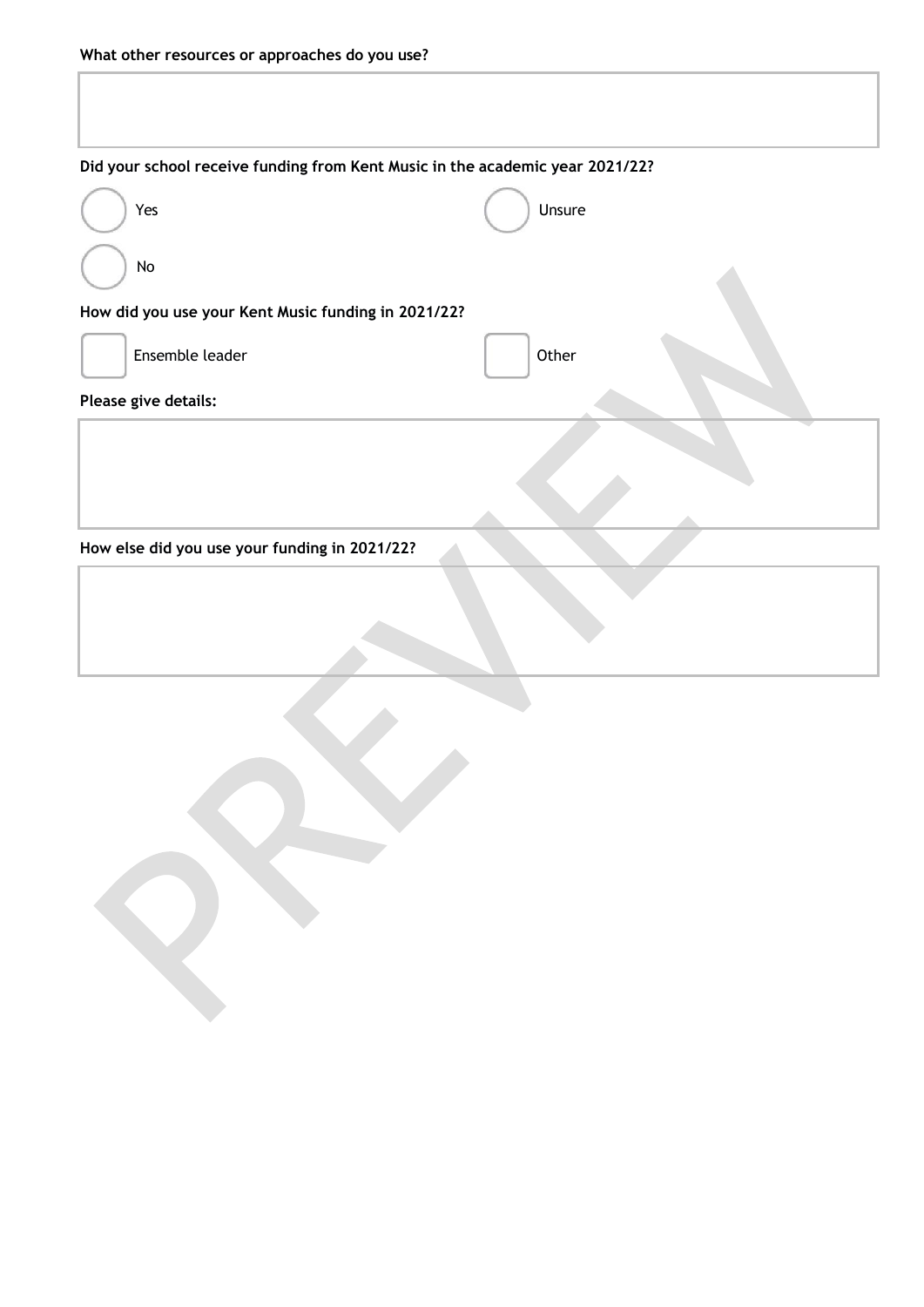### **Music Activities in Your School - Key Stage 2**

Answer these questions only if your school covers Key Stage 2, and you are not a special educational needs *school.*

### **Music during KS2 curriculum time**

**Tell us about your KS2 music provision during curriculum time.**

### **For which of the following year groups are you providing music as a curriculum subject in KS2?**

| Year 3        |  |
|---------------|--|
| Year 4        |  |
| Year 5        |  |
| Year 6        |  |
| None of these |  |

You will be asked about ensembles and instrument lessons in your school later on in the survey.

Do you use any of the following resources or approaches in your KS2 curriculum teaching? Please select all *that apply*

| Charanga                                                      | Kodaly            |
|---------------------------------------------------------------|-------------------|
| Kindermusik                                                   | Dalcroze          |
| <b>Jolly Music</b>                                            | Solfege           |
| <b>Singing Sherlock</b>                                       | Makaton           |
| <b>Music Express</b>                                          | Other             |
| Sing Up                                                       | No resources used |
| <b>Model Music Curriculum</b>                                 |                   |
| tell us how else students learn music during curriculum time: |                   |
|                                                               |                   |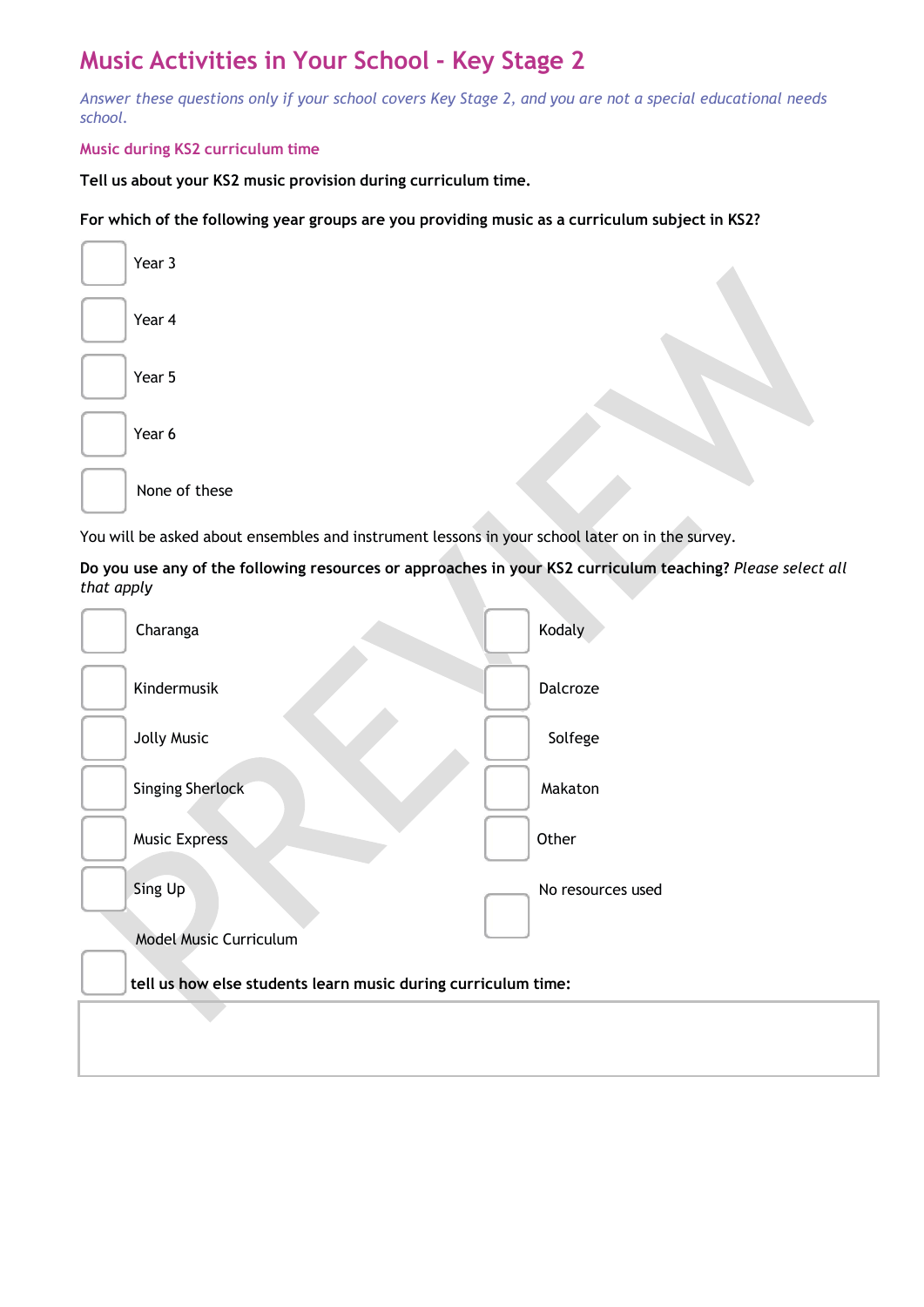### **Please tell us who delivers your KS2 music curriculum lessons?** *Please select all that apply*

| Classroom teachers                                           |  |
|--------------------------------------------------------------|--|
| Specialist musc teacher hired by the school to deliver music |  |
| Teaching assistants or support staff                         |  |
| Other                                                        |  |
| Who else delivers your KS2 music curriculum lessons?         |  |

**How did you use your Kent Music funding in 2021/22?** *Please select all that apply*

MusicPlus project

Ensemble leader

**Other** 

We did not receive funding

### **How else did you use your funding?**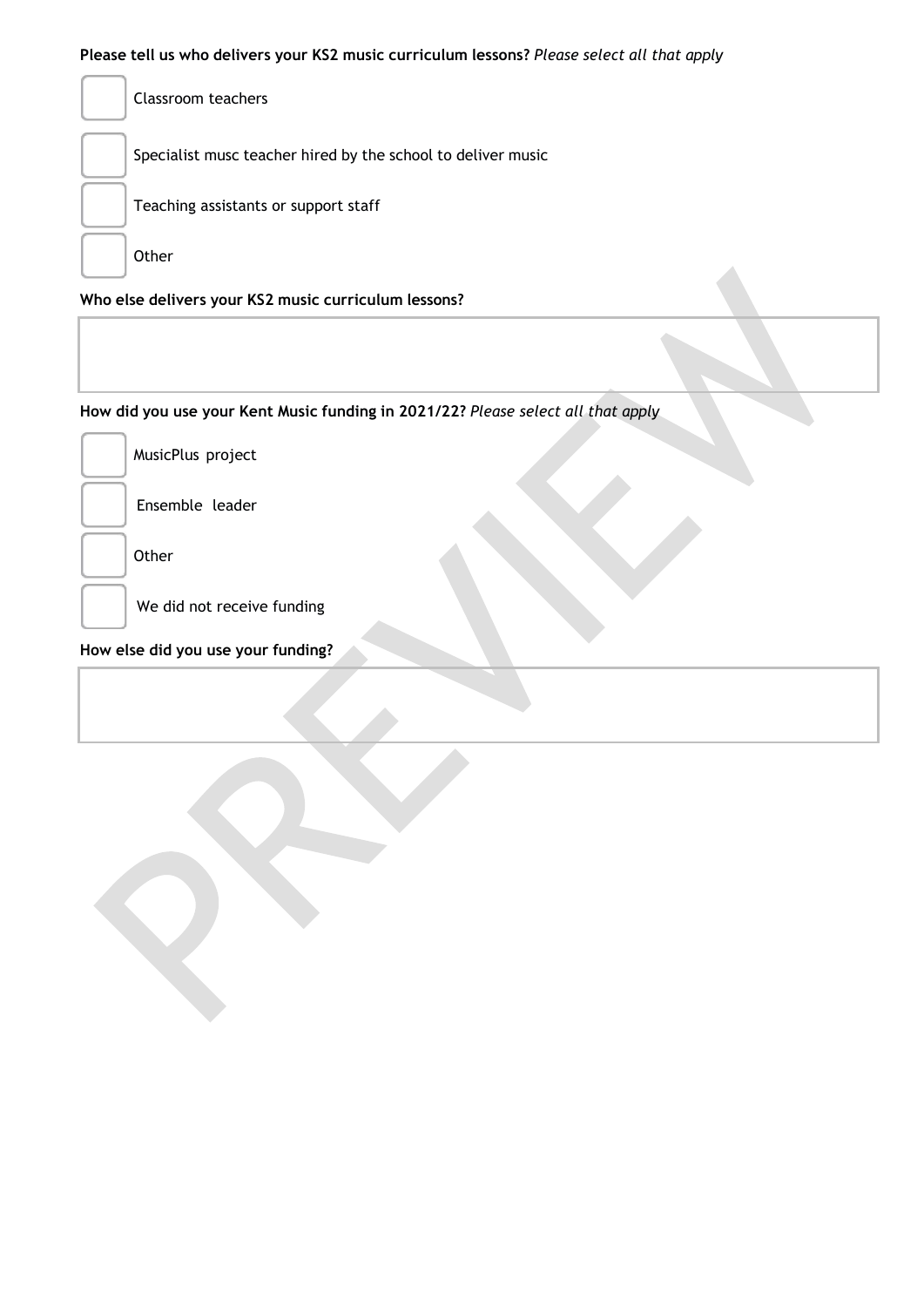## **The MusicPlus year group**

**What is MusicPlus?**



**Music Plus:** This is when a whole class learns the same instrument together (other than voice), ideally for a year but for a minimum of a term, on a weekly basis.

This type of music tuition is a requirement of the National Plan for Music Education and the first core role assigned to all Music Education Hubs by the Arts Council.

The funds we provide to schools at KS2 therefore have to contribute towards the cost of delivering MusicPlus tuition in **one KS2 year group** (single year group or mixed year group).

**Whole class instrumental tuition (WCIT):** This is any other whole class instrumental teaching taking place in other primary years, not funded by Kent Music. This provision is paid for by the school (instruments, resources and teaching staff).

In this next section, we need to know a little more information about your MusicPlus year group.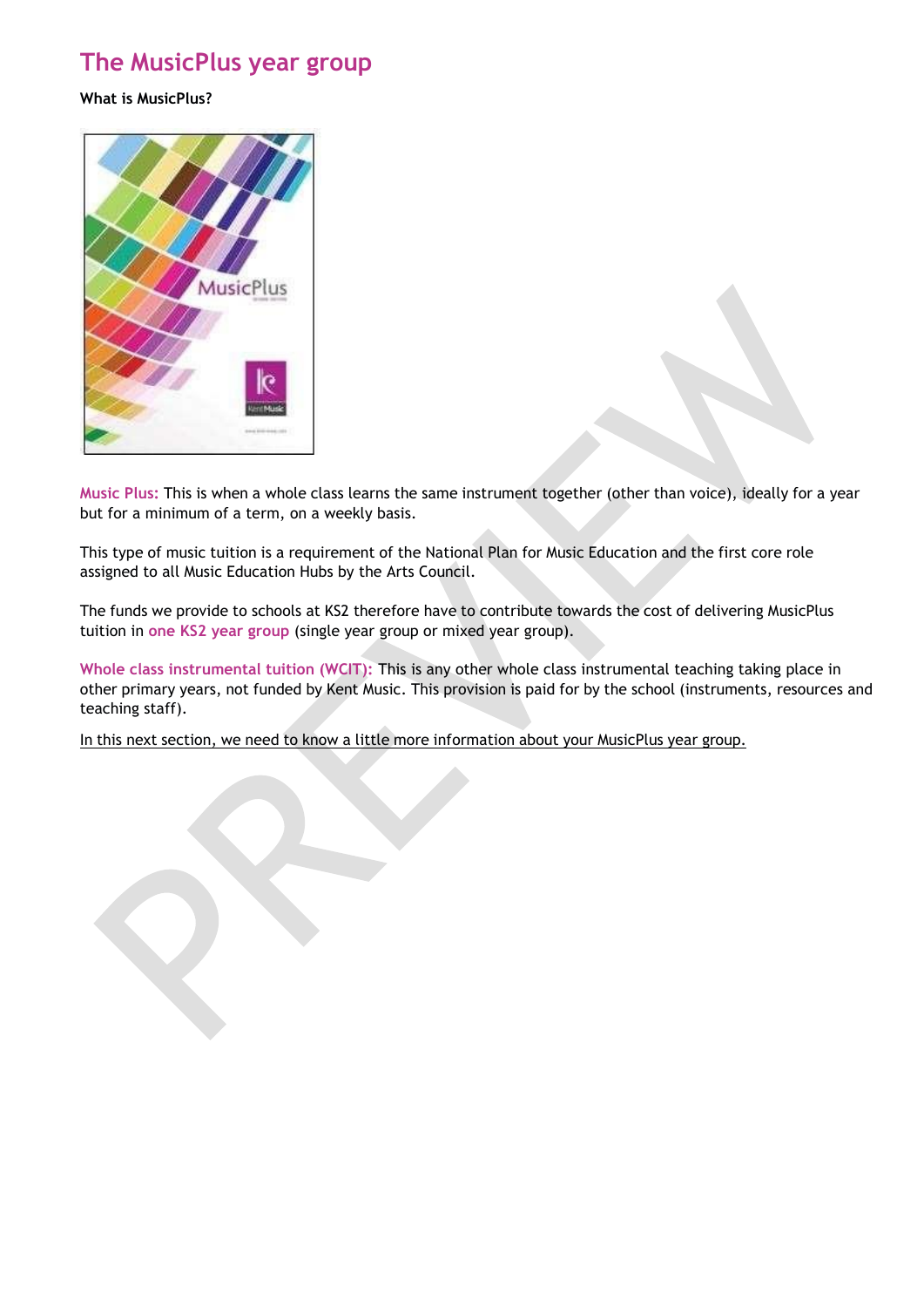## **The MusicPlus year group**

Answer these questions only if your school covers Key Stage 2, and you are not a special educational needs *school.*

*You should answer these questions in relation to your MusicPlus year group only.*

### **Who delivers your MusicPlus provision?**

Another provider

Kent Music

We did not deliver MusicPlus provision during 2021/22

### **Who is your MusicPlus provider(s)?** *Please tick all that apply*

| All Sorts of Music                  | <b>Right Track Music</b>                                                     |
|-------------------------------------|------------------------------------------------------------------------------|
| <b>Andrew Parry Music</b>           | Other provider (not Kent Music)                                              |
| <b>Cult Status</b>                  | Private individual peripatetic teacher                                       |
| Integra Music                       | Member of school staff (including TA or HLTA)<br>who is a competent musician |
| Make Time for Music                 | Member of school staff who is not a competent<br>musician                    |
| <b>Music for Schools</b>            | A salaried music specialist contracted and paid<br>for by school             |
| <b>Red Rooster</b>                  |                                                                              |
| wnich other provider(s) do you use? |                                                                              |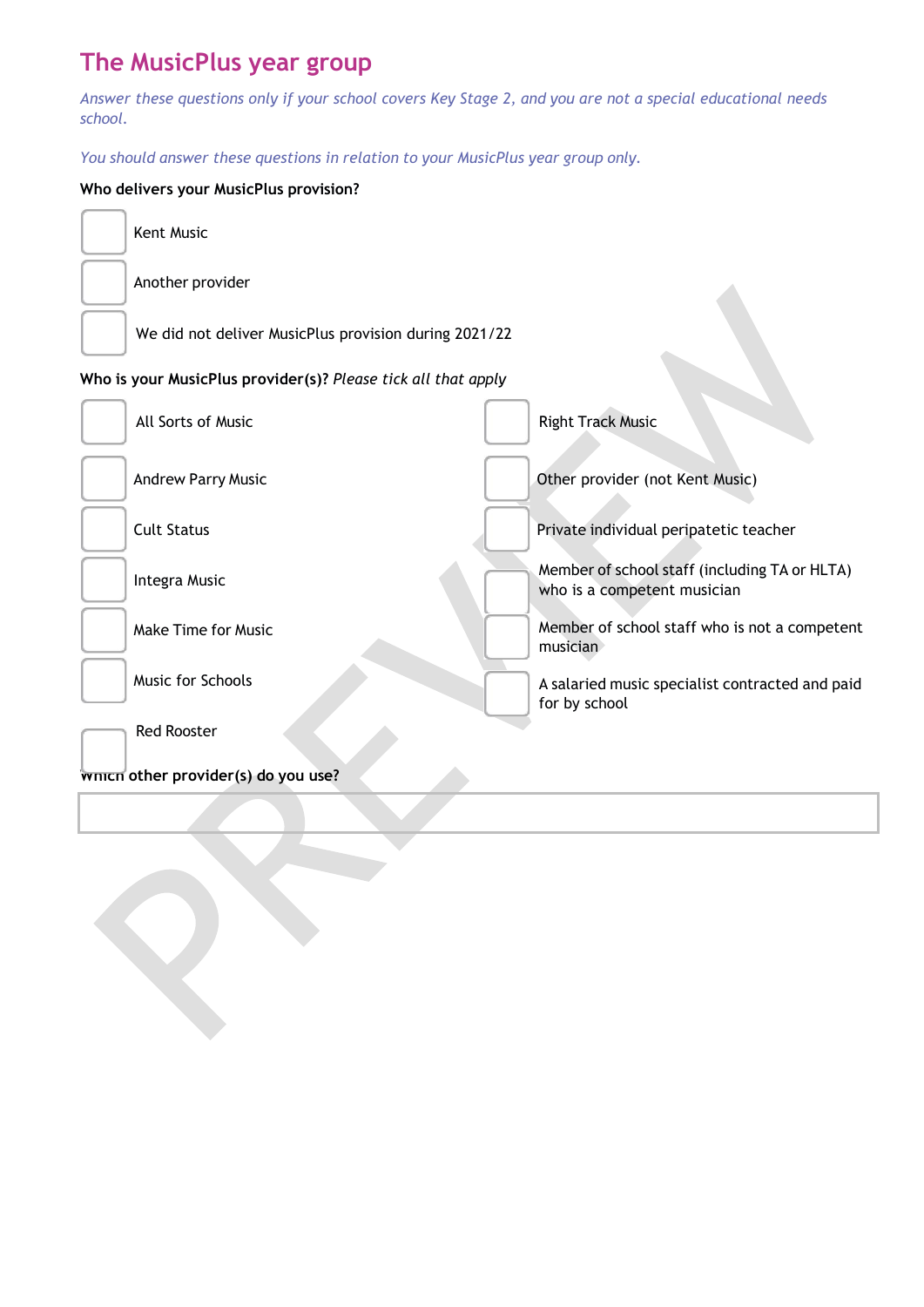## **The MusicPlus year group** *continued*

You will only be asked the questions on this page (where relevant), if you have answered above that your *MusicPlus provision is delivered by 'Kent Music' or 'Another provider'.*

Does your MusicPlus run in mixed year groups? Mixed year groups here refers to classes which include pupils *from more than one year group e.g. a single class for all pupils in Year 3 and 4*



In which year groups are you using the funding to provide MusicPlus? If your MusicPlus runs in mixed year *groups, please select both year groups*

| Year 3                                                                                   |
|------------------------------------------------------------------------------------------|
| Year 4                                                                                   |
| Year 5                                                                                   |
| Year 6                                                                                   |
| In which year group are you using the funding to provide MusicPlus?                      |
| Year 3                                                                                   |
| Year 4                                                                                   |
| Year 5                                                                                   |
| Year 6                                                                                   |
| How many students are involved in MusicPlus tuition (in each year group, if applicable)? |
| In Year 3                                                                                |
| In Year 4                                                                                |
| In Year 5                                                                                |
| In Year 6                                                                                |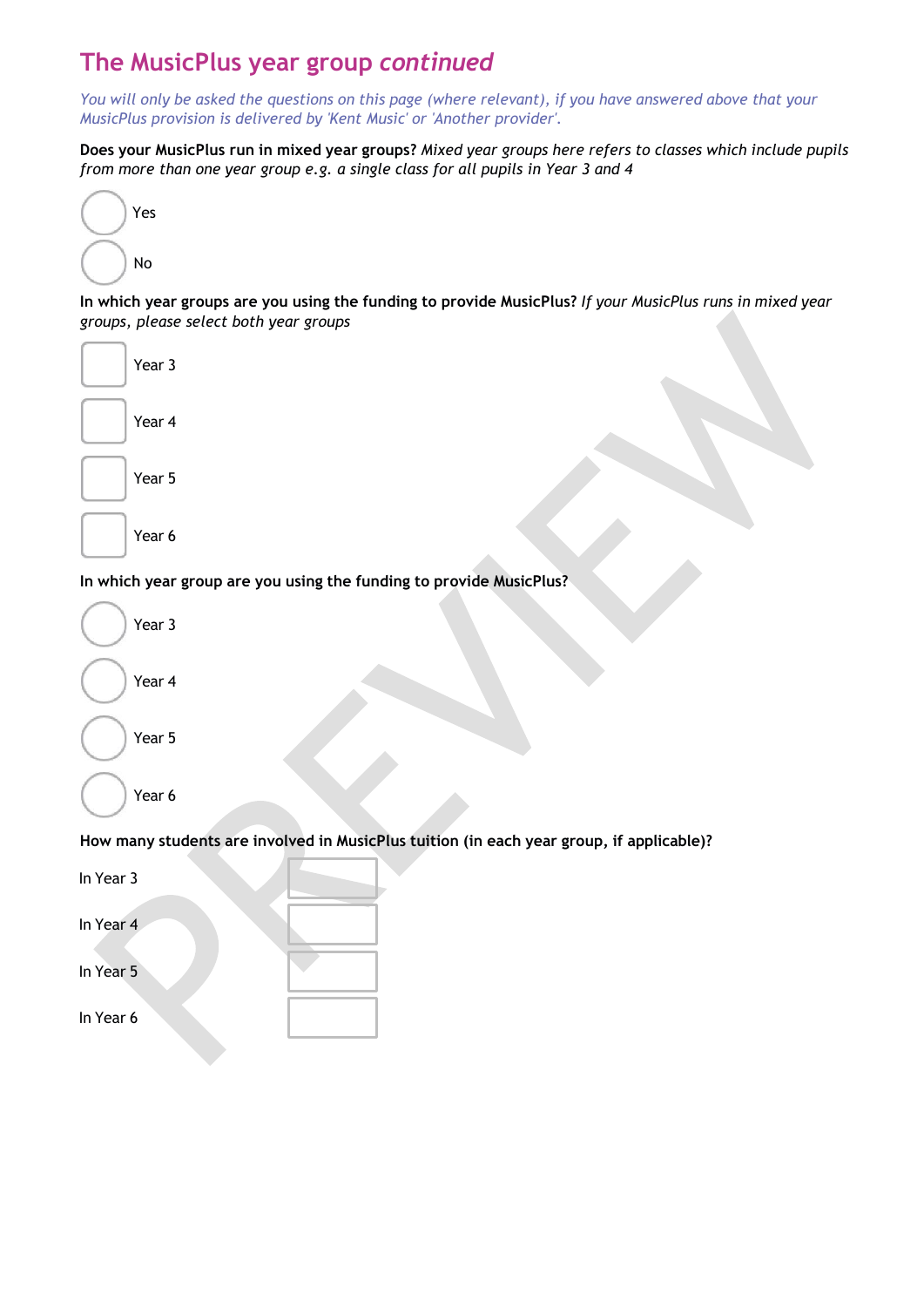# **The MusicPlus year group** *continued*

You will only be asked the questions on this page (where relevant), if you have answered above that your *MusicPlus provision is delivered by 'Kent Music' or 'Another provider'.*

#### **How many terms do you provide this MusicPlus provision for?**



**Which instrument(s) is being taught?** *If more than one instrument is being taught/has been taught at your school this year, please select all of these.*  $\bullet$ 

| Cornet                 |                                     | Clarinet                |
|------------------------|-------------------------------------|-------------------------|
| Trombone               |                                     | Fife                    |
| Trumpet                |                                     | Flute                   |
| <b>Brass mixed</b>     |                                     | Ocarina <sup>®</sup>    |
| Cello                  |                                     | Recorder                |
| Guitar                 |                                     | <b>Woodwind Mixed</b>   |
| <b>Electric Guitar</b> |                                     | Electronic Keyboard     |
| Ukulele                |                                     | <b>Tuned Percussion</b> |
| Violin                 |                                     | Other                   |
| <b>Strings Mixed</b>   |                                     |                         |
|                        | wnat other instrument(s) is taught? |                         |
|                        |                                     |                         |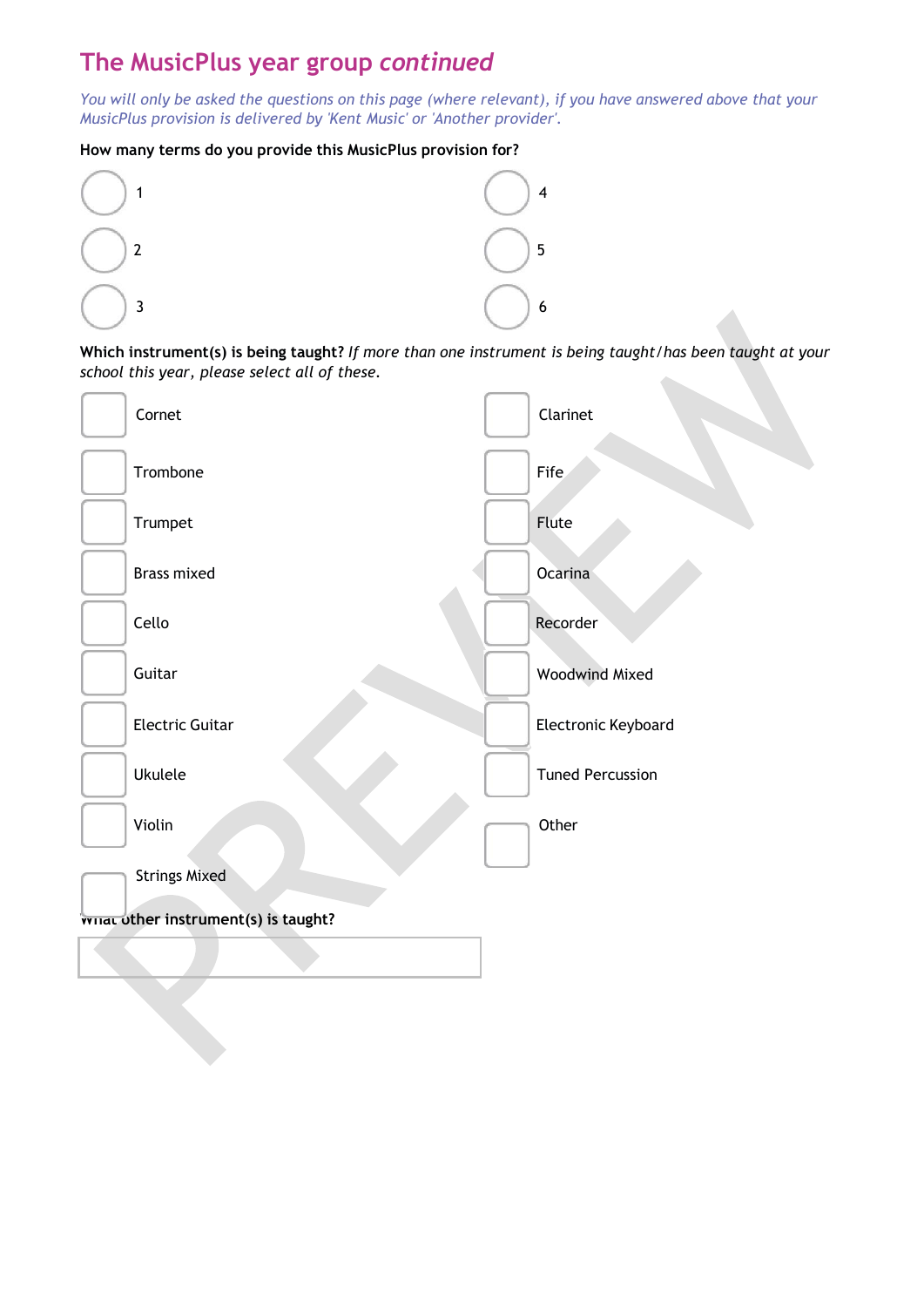## **The MusicPlus year group** *continued*

You will only be asked the questions on this page if you have answered at the beginning of this section that you *did not deliver MusicPlus during the 2022/23 academic year.*

**If you do not deliver MusicPlus, please tell us why:**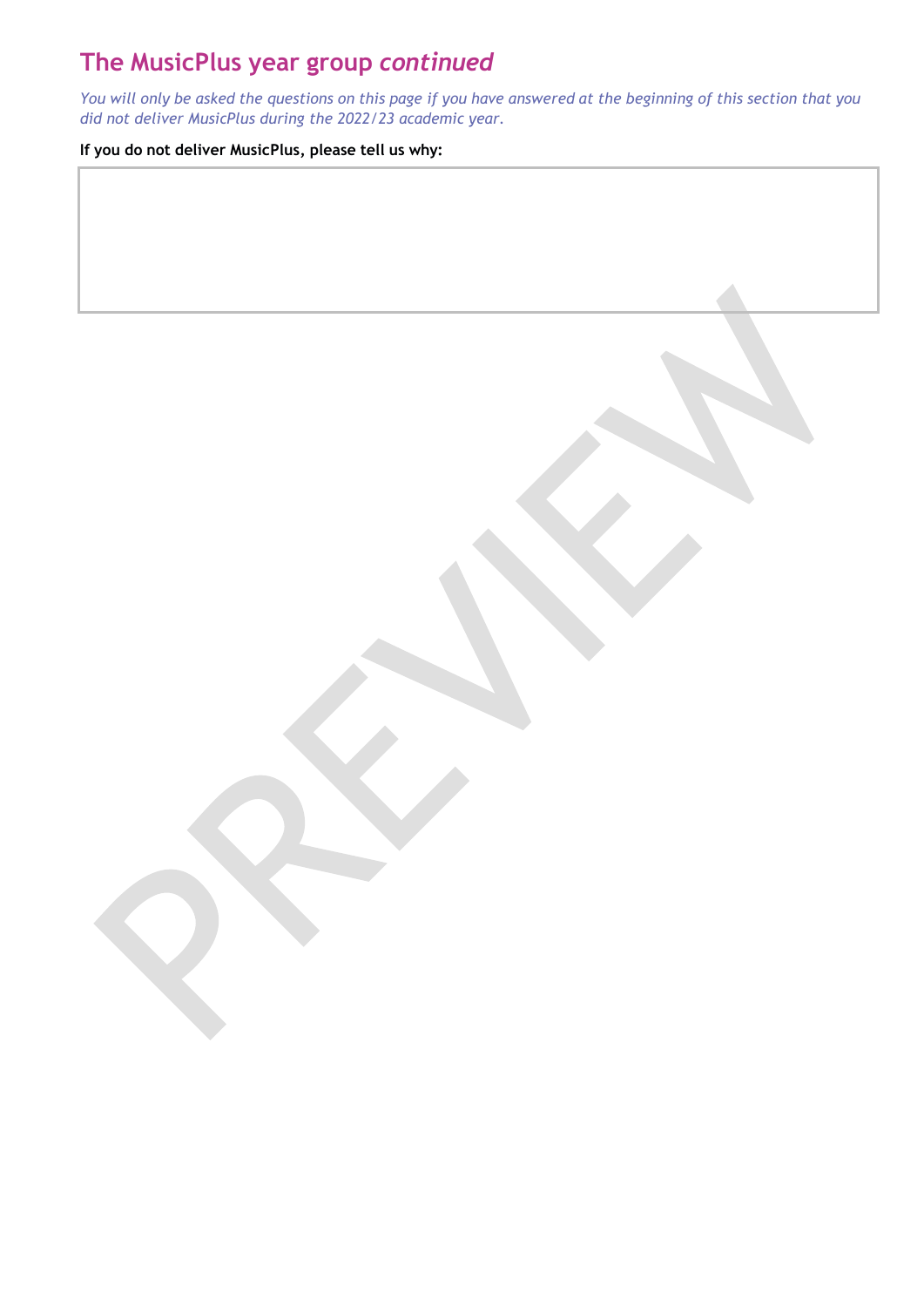### **Music Activities in Your School - Key Stage 2 - Continuation and Progression**

Answer these questions only if your school covers Key Stage 2, and you are not a special educational needs *school.*

**We understand that there has been significant disruption to the delivery of MusicPlus and as a result to**  continuation and progression out of MusicPlus in the last few years. Please answer these questions as best as **you can.**

#### **Whole class continuation**

**Did you provide MusicPlus using the Music Education Hub funding in the previous academic year (2020/21)?**



**How many pupils received tuition through MusicPlus in the 2020/21 academic year using the Music Education Hub funding?**

**Did they continue as a** *whole class* **beyond the MusicPlus year?**

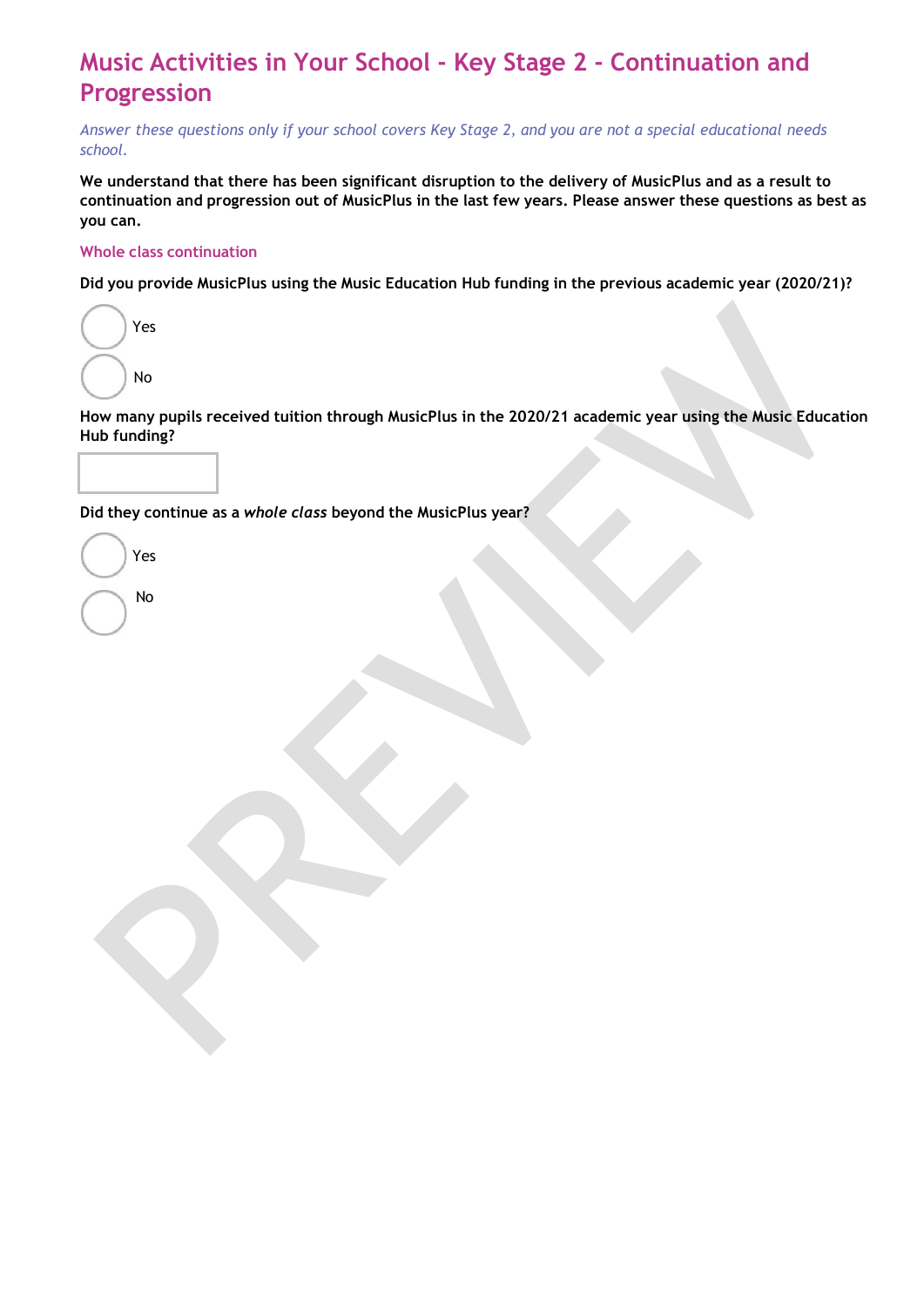## **Music Activities in Your School - Key Stage 2 - Continuation and Progression**

Answer these questions only if you have answered on the previous page that you provided MusicPlus during the *previous academic year.*

### **Independent continuation**

We need to know if any of the students who took part in last year's funded MusicPlus programme continued **learning an instrument either in or out of school. The tuition could be on either the instrument they were taught as a whole class or another instrument in this current academic year.**

**Of the {Q35} children that undertook MusicPlus in 2020/21, how many continued to play an instrument or chose to learn a new instrument in the 2021/22 academic year, via 1-1, small group** (2-10 pupils) **or large group** (10+ pupils but not whole class) **lessons.** This can be either in school or out of school if you are aware.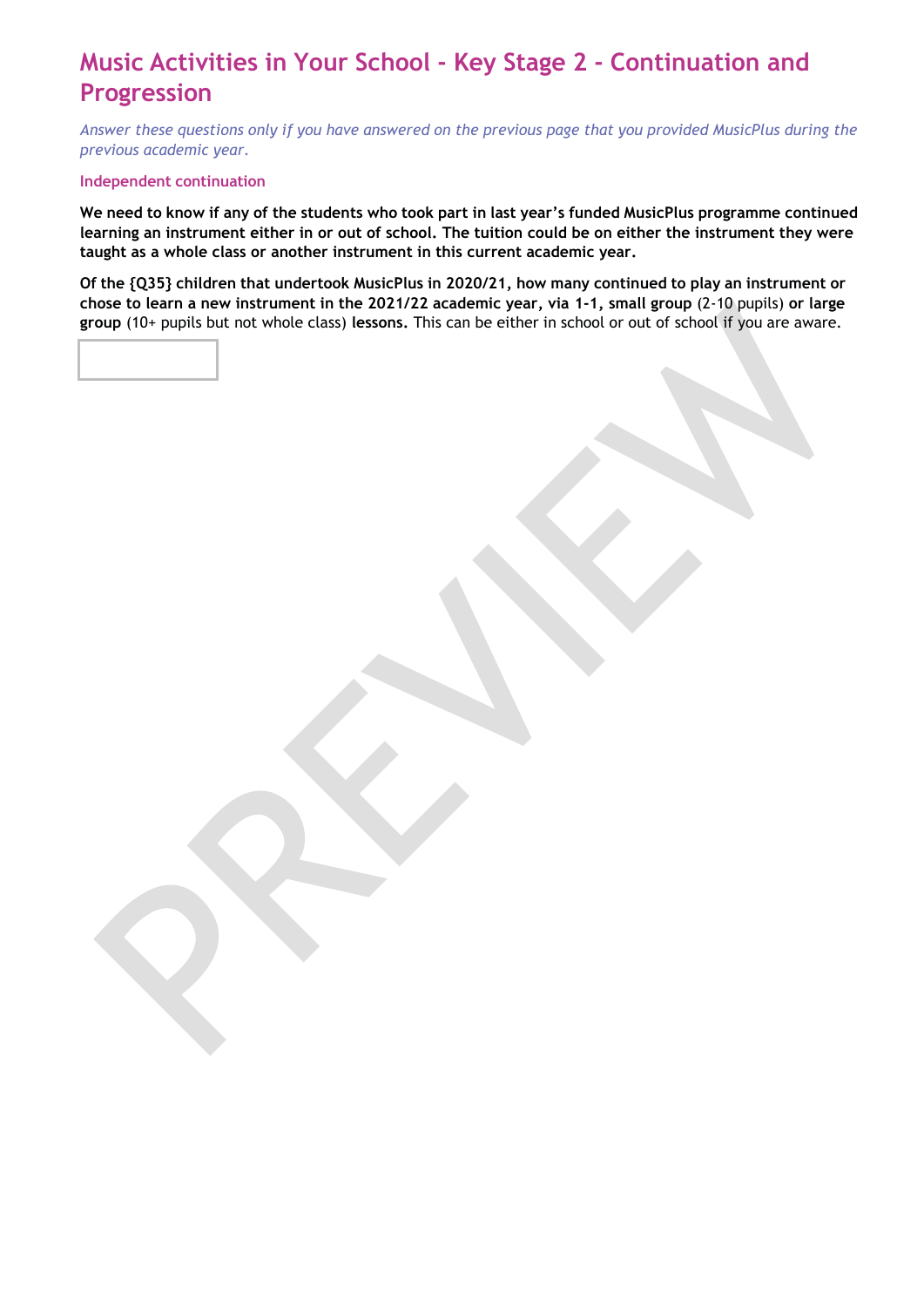## **Music Activities in Your School – Key Stage 3, 4 & 5**

Answer these questions (where relevant) only if your school covers Key Stage 3, 4 or 5, or any combination of *these key stages.*

**How often are music lessons delivered as part of your KS3 curriculum?** Please give details for each year group.

**In Year 7:**

There is no music on the curriculum for this year group

Less than 1 hour a week

1 hour a week

1-2 hours a week

More than 2 hours a week

Music is delivered on a carousel system

### **In Year 8:**

There is no music on the curriculum for this year group

Less than 1 hour a week

1 hour a week

1-2 hours a week

More than 2 hours a week

Music is delivered on a carousel system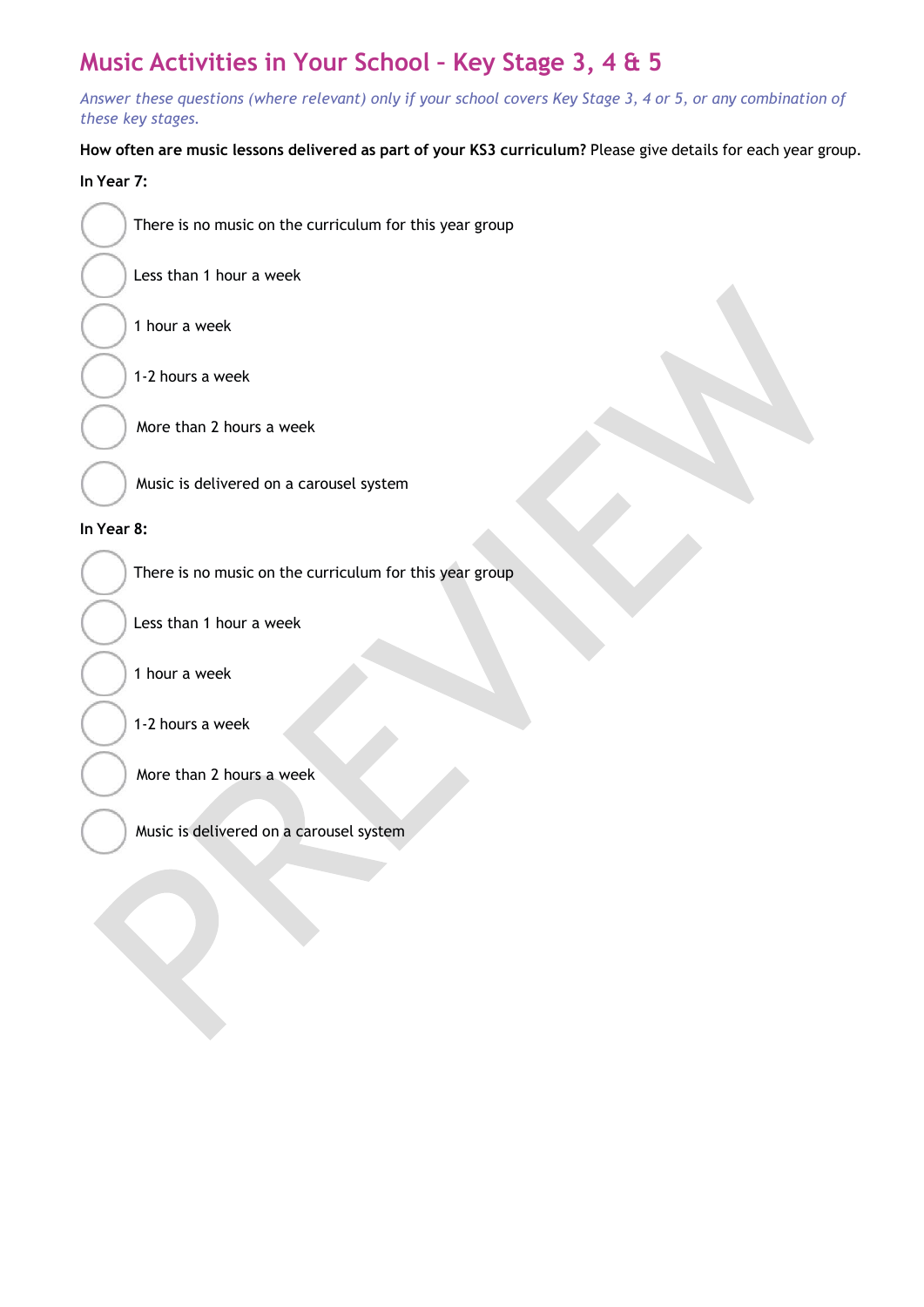#### **In Year 9:**

There is no music on the curriculum for this year group Less than 1 hour a week 1 hour a week 1-2 hours a week More than 2 hours a week Music is delivered on a carousel system **Please tell us more about your carousel system for music:**

Are students studying GCSE or BTEC Music as part of your KS3 curriculum, in any of these year groups? Please *select all that apply*

| Year 7        |
|---------------|
| Year 8        |
| Year 9        |
| None of these |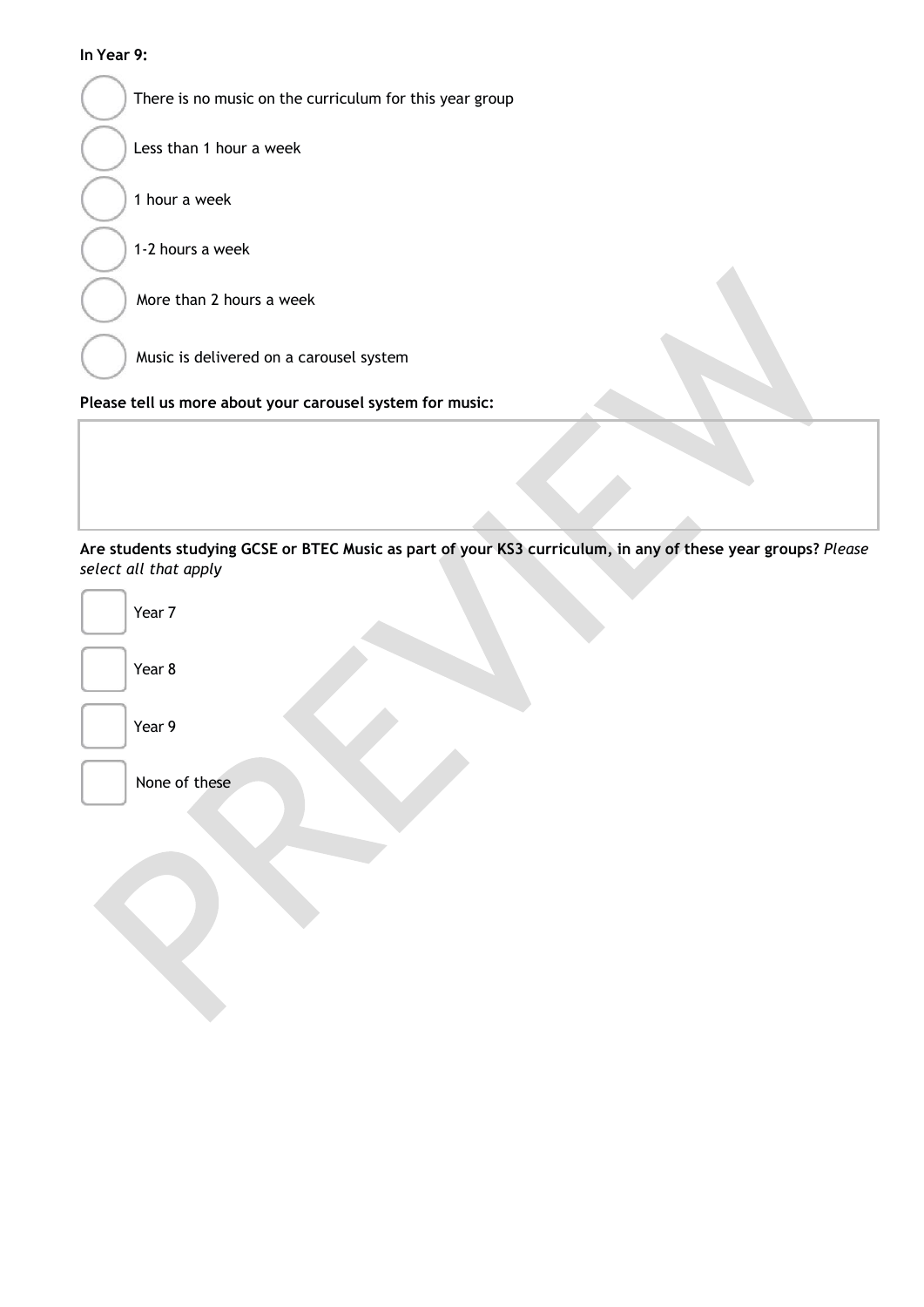## **Music Activities in Your School – Key Stage 3, 4 & 5**

Answer these questions (where relevant) only if your school covers Key Stage 3, 4 or 5, or any combination of *these key stages.*

**Which Music qualification(s) do you offer at your school?** *Please select all that apply*

| <b>GCSE Music</b>                                                                              |  | Cambridge Technical: Level 2 Performing Arts<br>(OCR) |  |  |  |
|------------------------------------------------------------------------------------------------|--|-------------------------------------------------------|--|--|--|
| A Level Music                                                                                  |  | NCFE / Rockschool London (RSL) qualifications         |  |  |  |
| A Level: Music Technology (Edexcel)                                                            |  | Other                                                 |  |  |  |
| <b>BTEC</b> (Edexcel)                                                                          |  | We don't offer any music qualifications               |  |  |  |
| With which provider(s) do you offer GCSE Music? Please serect all providers which you use      |  |                                                       |  |  |  |
| Edexcel                                                                                        |  | <b>AQA</b>                                            |  |  |  |
| Eduqas/WJEC                                                                                    |  | <b>OCR</b>                                            |  |  |  |
| With which provider(s) do you offer A Level Music? Please select all providers which you use   |  |                                                       |  |  |  |
| Edexcel                                                                                        |  | <b>AQA</b>                                            |  |  |  |
| Eduqas/WJEC                                                                                    |  | <b>OCR</b>                                            |  |  |  |
| Which BTEC qualification(s) do you offer? Please select all qualifications which you offer     |  |                                                       |  |  |  |
| BTEC Firsts: Level 1/Level 2 First award in Music+                                             |  |                                                       |  |  |  |
| BTEC Level 2 Diploma: Music Industry Skills                                                    |  |                                                       |  |  |  |
| BTEC Specialist Qualification: Level 2 Certificate in Music for practical performance          |  |                                                       |  |  |  |
| BTEC Specialist Qualification: Level 2 Extended Certificate in Music for practical performance |  |                                                       |  |  |  |
| BTEC Specialist Qualification: Level 2 Diploma in Music for practical performance              |  |                                                       |  |  |  |
| BTEC: Level 1/Level 2 Tech Award in Music Practice                                             |  |                                                       |  |  |  |
| BTEC National: Level 3 National Certificate in Music Performance                               |  |                                                       |  |  |  |
| <b>BTEC: Other</b>                                                                             |  |                                                       |  |  |  |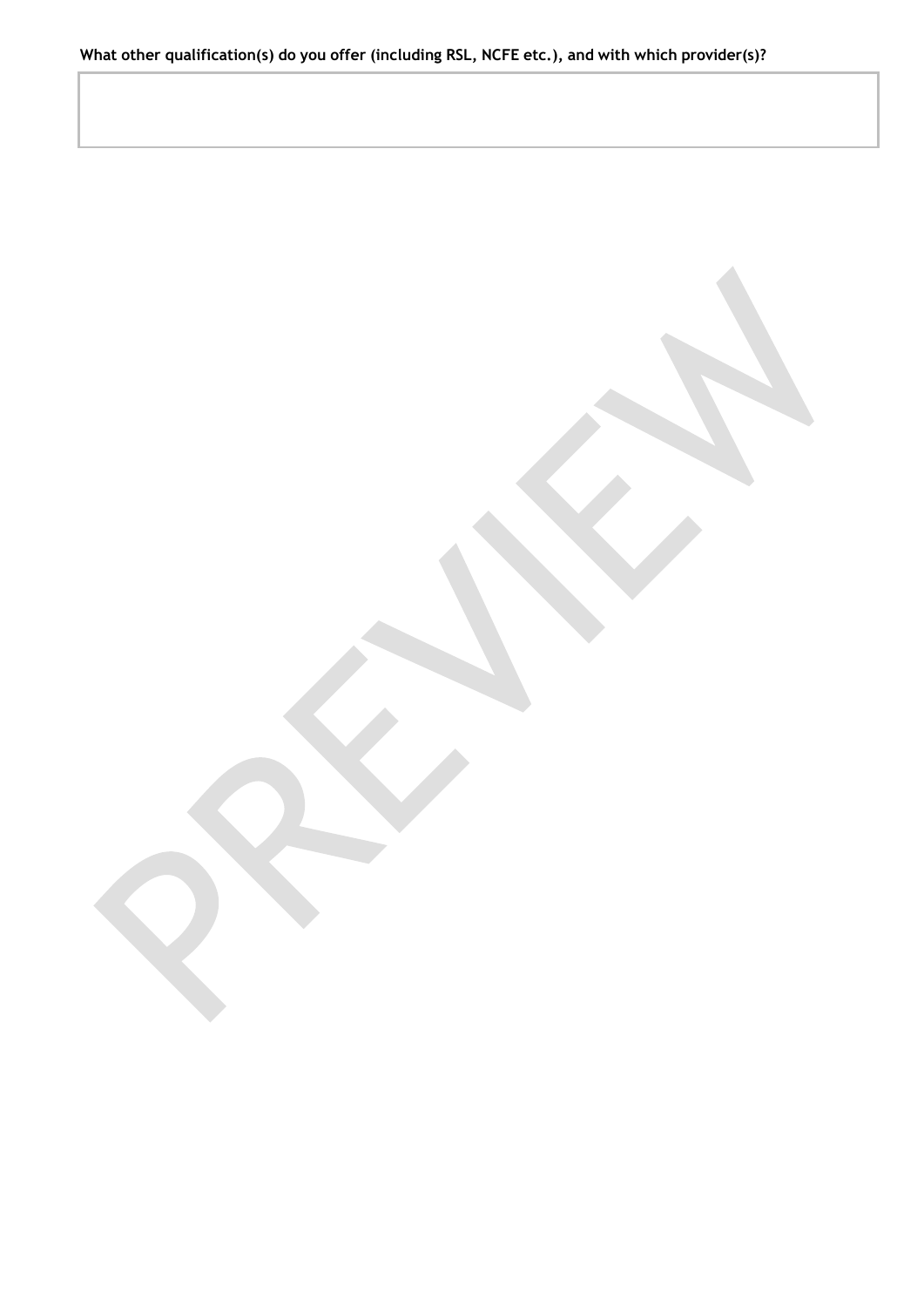## **Music Activities in Your School – Key Stage 3, 4 & 5**

Answer these questions (where relevant) only if your school covers Key Stage 3, 4 or 5, or any combination of *these key stages.*

You will only be asked to enter totals for the qualifications you have said you offer on the previous pages. (For *example, if you only offer GCSE: Music, you will only be shown this answer box.)*

**How many students are taking this course / these courses?**

| <b>GCSE Music</b>                                                                                 |  |
|---------------------------------------------------------------------------------------------------|--|
| A Level Music                                                                                     |  |
| A Level: Music Technology                                                                         |  |
| BTEC Firsts: Level 1/Level 2 First award in Music+                                                |  |
| BTEC Level 2 Diploma: Music Industry Skills                                                       |  |
| BTEC Specialist Qualification: Level 2 Certificate in Music for practical<br>performance          |  |
| BTEC Specialist Qualification: Level 2 Extended Certificate in Music for<br>practical performance |  |
| BTEC Specialist Qualification: Level 2 Diploma in Music for practical<br>performance              |  |
| BTEC: Level 1/Level 2 Tech Award in Music Practice                                                |  |
| BTEC National: Level 3 National Certificate in Music Performance                                  |  |
| <b>BTEC: Other</b>                                                                                |  |
| Cambridge Technical: Level 2 Performing Arts (OCR)                                                |  |
| NCFE/Rock School London (RSL) qualifications                                                      |  |
| Other Music qualification(s)                                                                      |  |

**Do you have an agreement with another school(s) where students can study music courses at an alternative venue?**

Yes

No

**Please could you tell us about this?**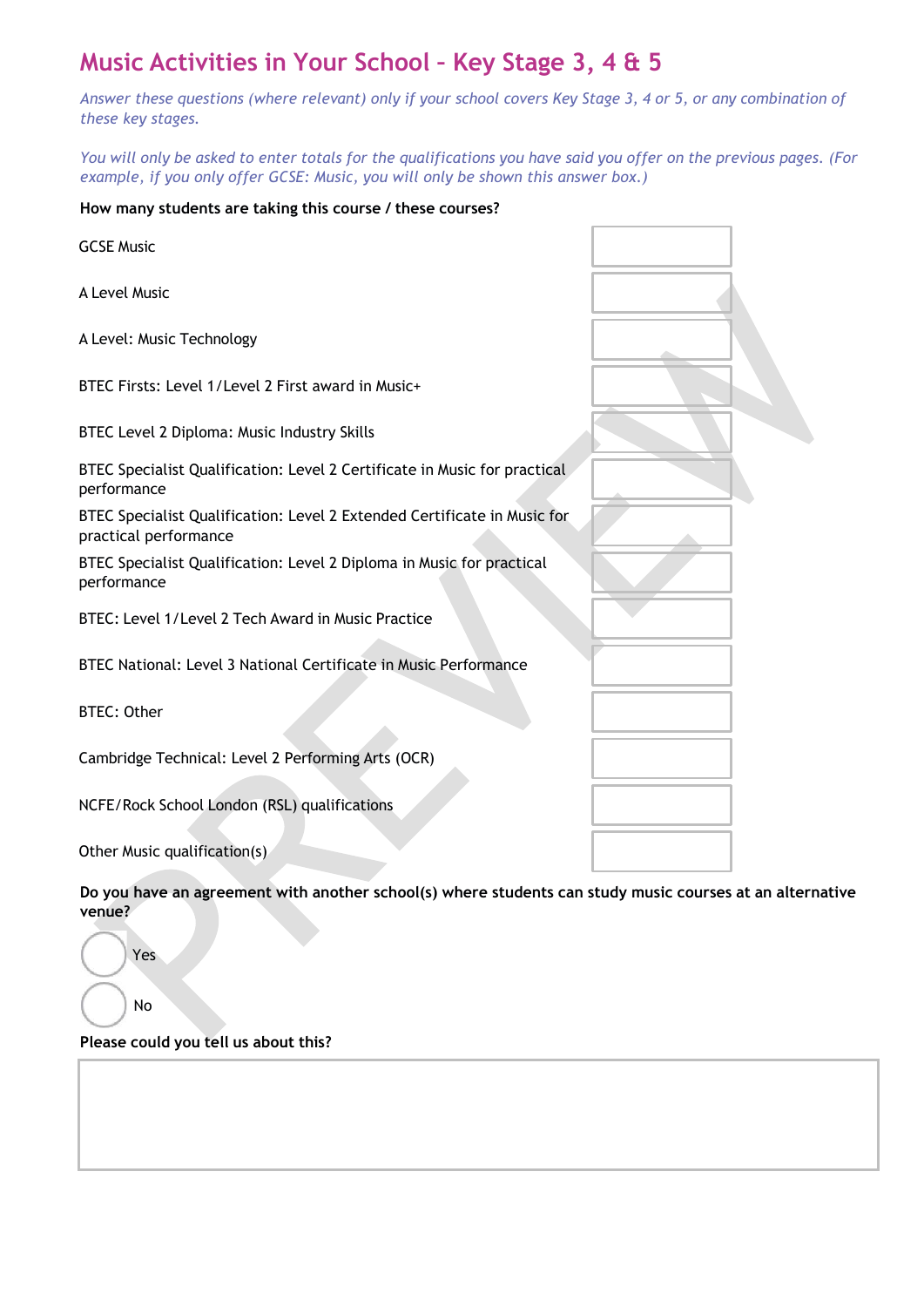## **Kent Music Funding and Activities in Your School – Key Stage 3, 4 & 5**

Answer these questions (where relevant) only if your school covers Key Stage 3, 4 or 5, or any combination of *these key stages.*

### **Did your school receive funding from Kent Music in the academic year 2021/22?**



Ensemble leader

**Other** 

**Please give details:**

**How else did you use your funding in 2021/22?**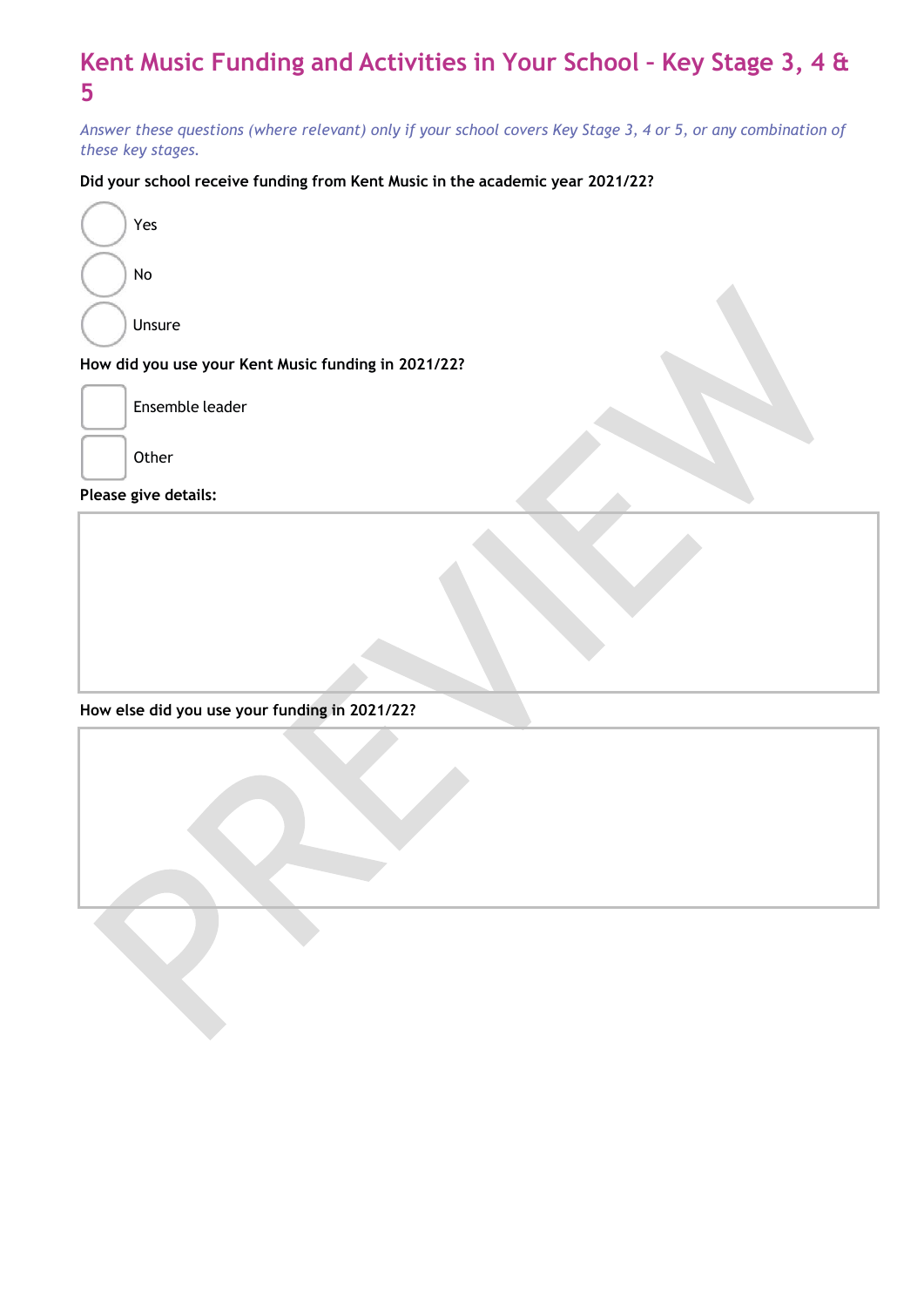## **Music Activities in Your School - Special Schools**

*Answer these questions (where relevant) only if you are a special educational needs school.*

**How is music delivered in your school?** *Please select all that apply*

| It is a curriculum subject                                     |
|----------------------------------------------------------------|
| It is used throughout the day to support a variety of learning |
| It is used during assemblies and celebrations                  |
| We have an extra-curricular offer                              |
| It is rarely or not used                                       |
| How much music is timetabled into your curriculum?             |
| Less than 1 hour a week                                        |
| 1 hour a week                                                  |
| More than 1 hour a week                                        |
| Other                                                          |
| Please provide more information here:                          |
|                                                                |

**Is any of your music delivery for an accreditation/qualification?**



**What type of course / level?**

**Would your school like support in offering a music curriculum or accredited course?**

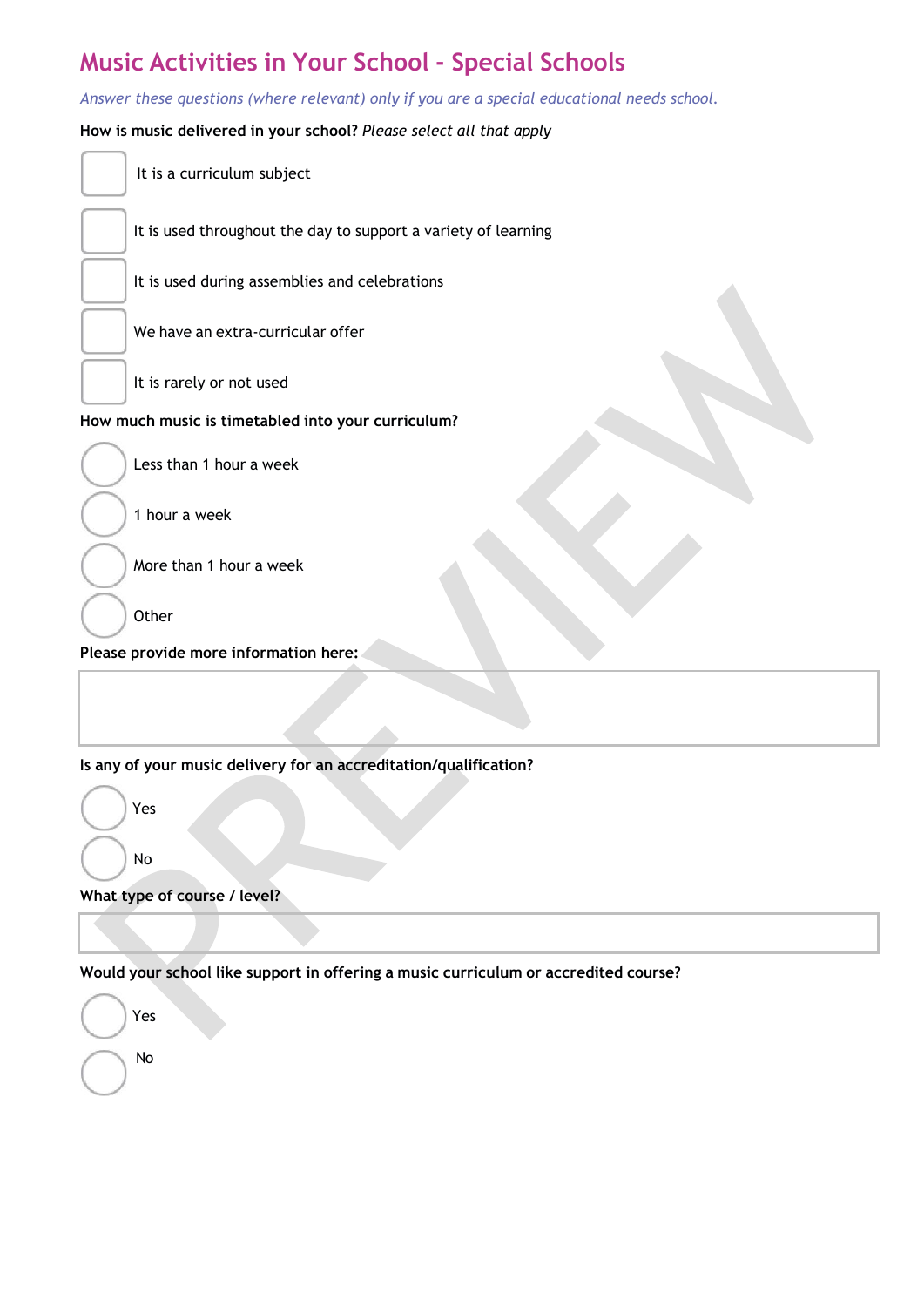### **Do you run whole class music tuition in your school?**



**If your school does not currently have an ensemble/band, would you like support in developing one?**



**If your school does not currently offer individual or group instrument/singing lessons, would you like support to start this?**



**Did your school receive funding from Kent Music in the academic year 2021/22?**



**How did you use your Kent Music funding in 2021/22?**



Ensemble leader

**Please give details:**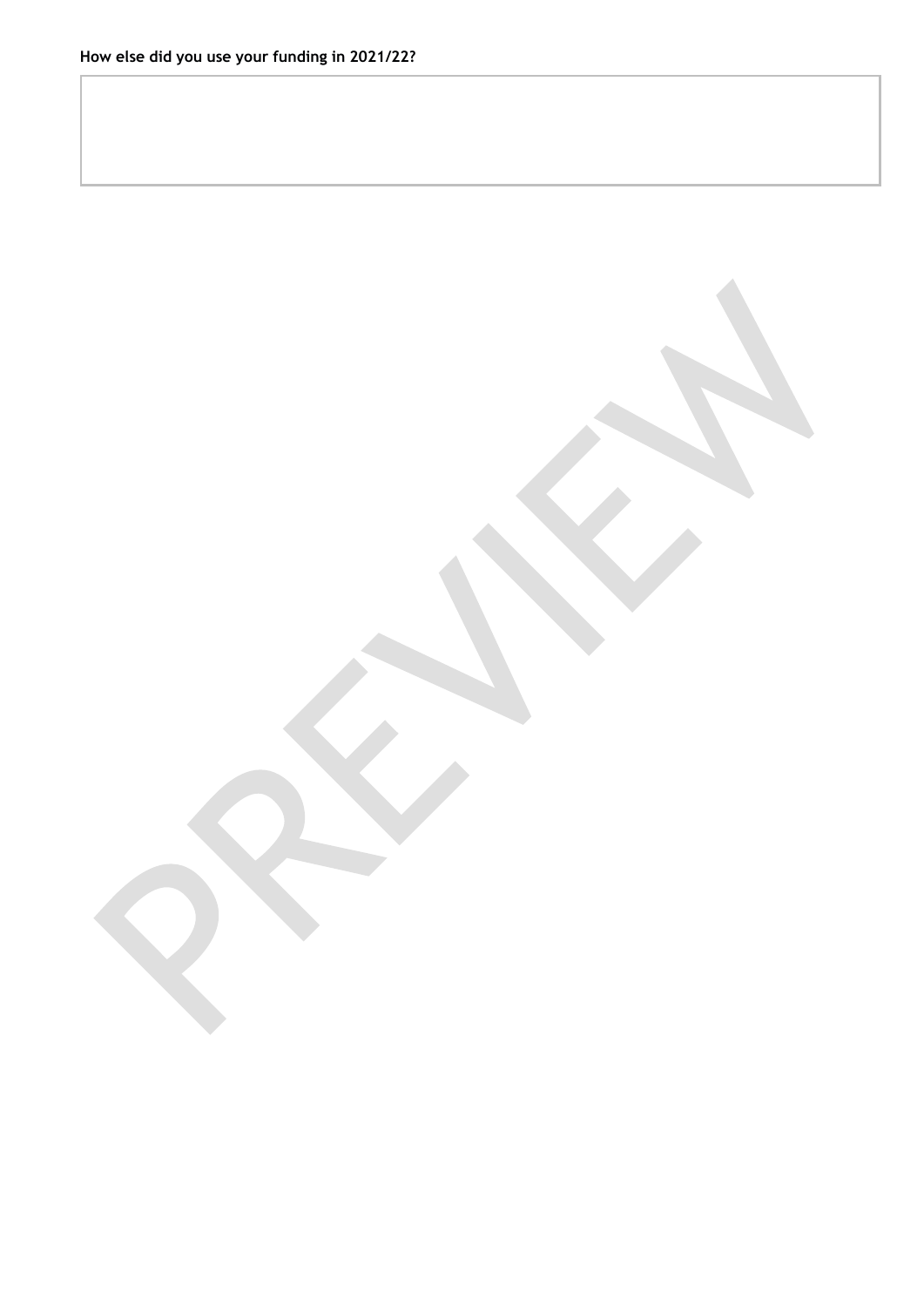## **Instrumental lessons in your school**

*These questions should be answered by all schools.*

You will only be asked to enter totals for the key stages covered by your school. (For example, if you are an *infant school, you will only be shown the box for Key Stage 1.)*

As part of our statutory requirement to pass information to both the Department for Education and Arts Council England, we need to collect information on the numbers of children receiving private tuition during school hours in three distinct categories:

- **individual** singing or instrumental lessons;
- singing or instrumental lessons in **small groups** (2-10 students); and
- singing or instrumental lessons in **large groups** (10+ students but not whole classes or ensembles)

Over the next 3 pages, please tell us the number of children within each key stage at your school that are receiving singing or instrumental tuition during school hours for these categories (including teaching provided by Kent Music).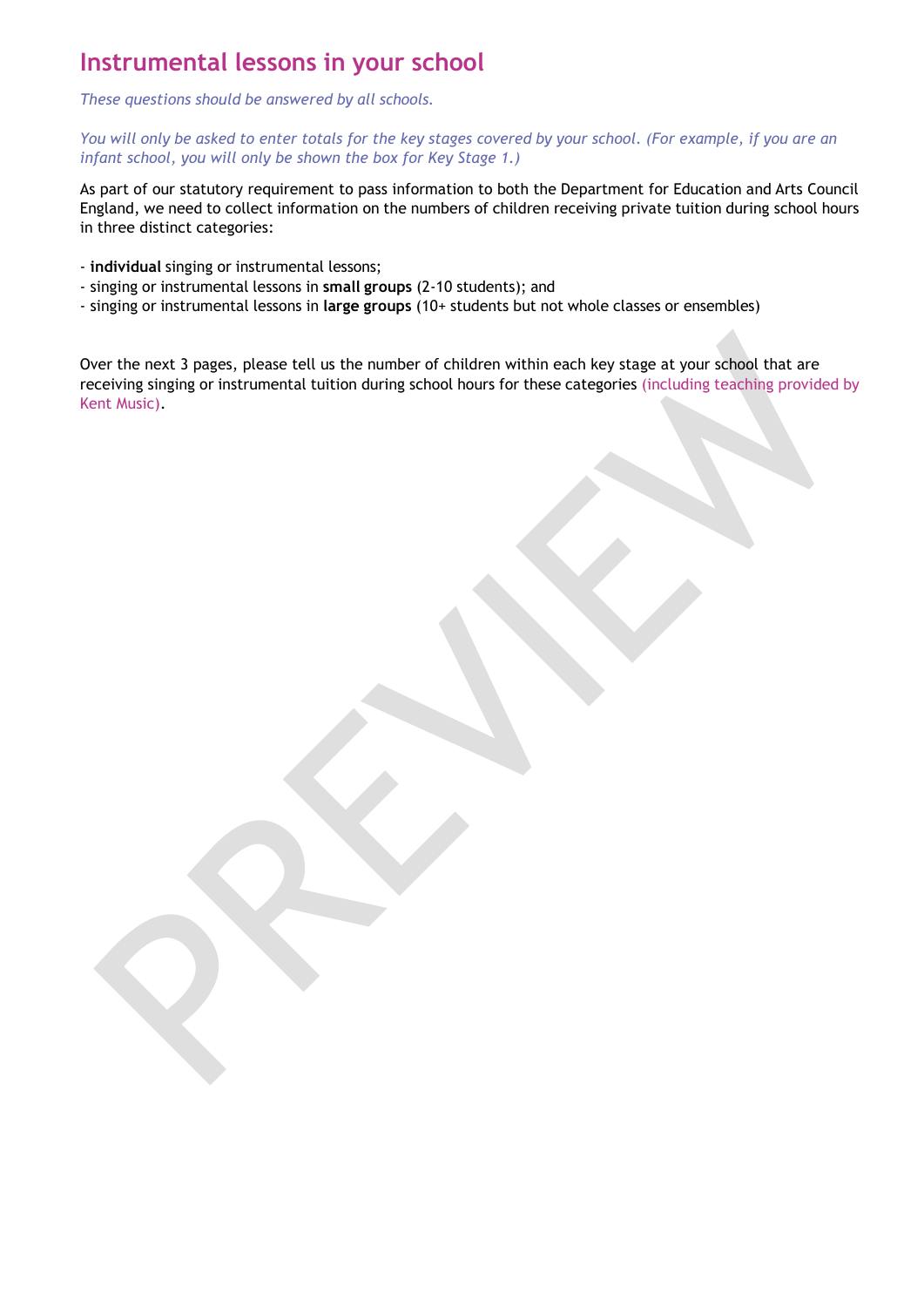*These questions should be answered by all schools.*

You will only be asked to enter totals for the key stages covered by your school. (For example, if you are an *infant school, you will only be shown the box for Key Stage 1.)*

### **If a student is learning more than 1 instrument, please only count them once.**

**Individual** singing or instrumental lessons:

|                     | Boys  |
|---------------------|-------|
| Key Stage 1         |       |
| Key Stage 2         |       |
| Key Stage 3         |       |
| Key Stage 4         |       |
| Key Stage 5         |       |
|                     | Girls |
|                     |       |
|                     |       |
|                     |       |
|                     |       |
|                     |       |
|                     |       |
|                     |       |
|                     |       |
| Non-binary students |       |
|                     |       |
|                     |       |
|                     |       |
|                     |       |
|                     |       |
|                     |       |
|                     |       |
|                     |       |
| None provided       |       |
|                     |       |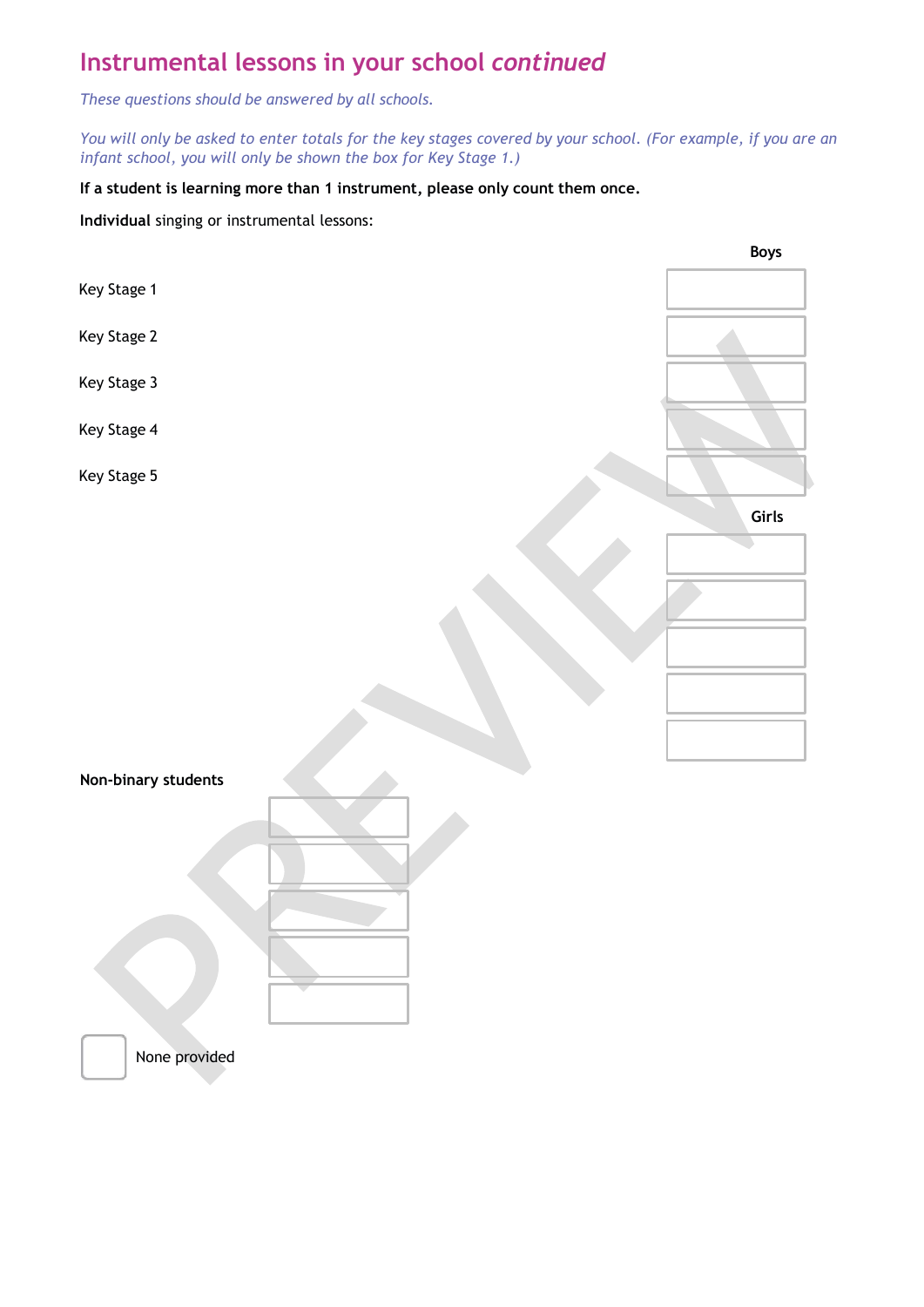*These questions should be answered by all schools.*

You will only be asked to enter totals for the key stages covered by your school. (For example, if you are an *infant school, you will only be shown the box for Key Stage 1.)*

### Singing or instrumental lessons in **small groups**:

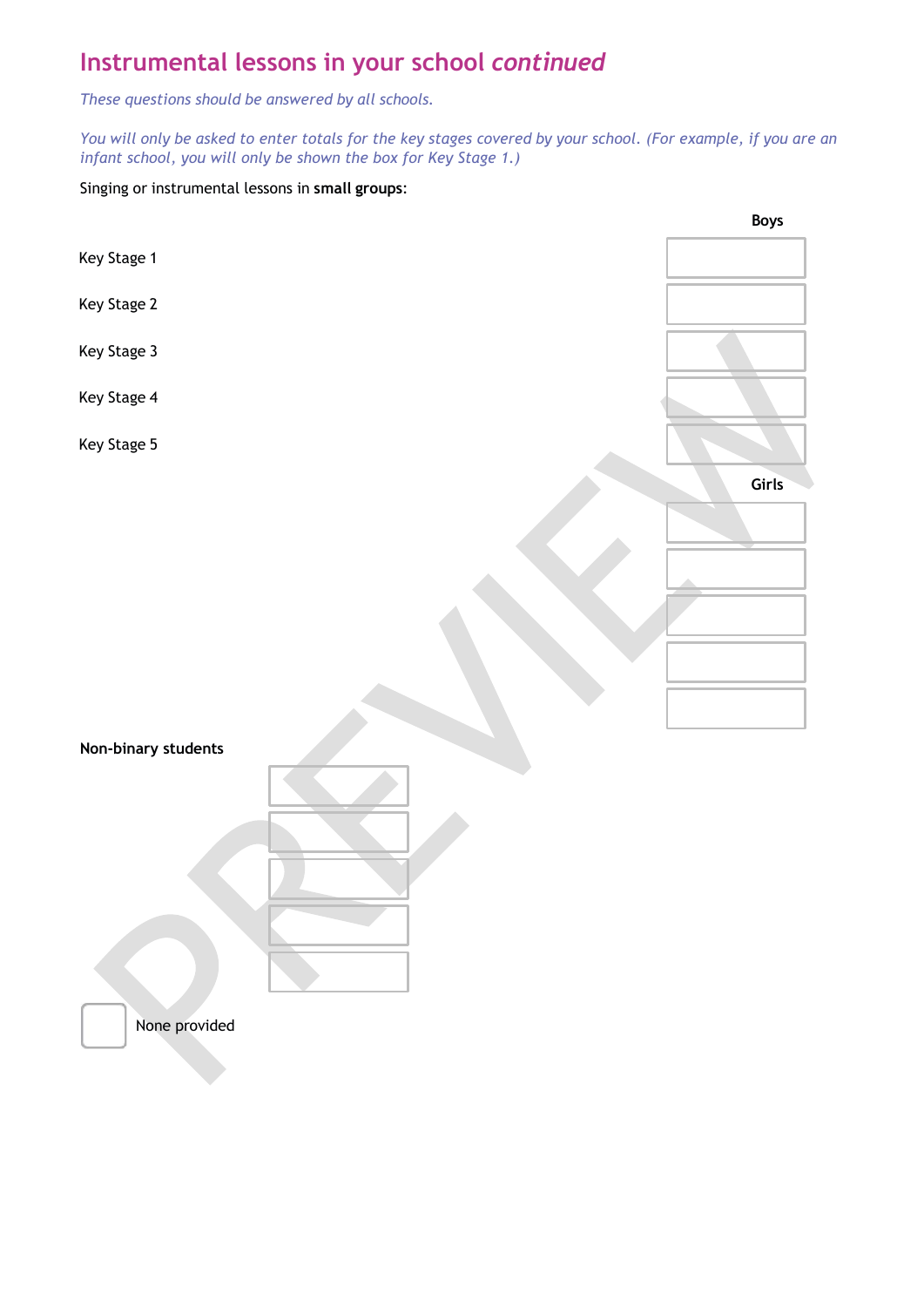*These questions should be answered by all schools.*

You will only be asked to enter totals for the key stages covered by your school. (For example, if you are an *infant school, you will only be shown the box for Key Stage 1.)*

Singing or instrumental lessons in **large groups (not including WCIT)**:

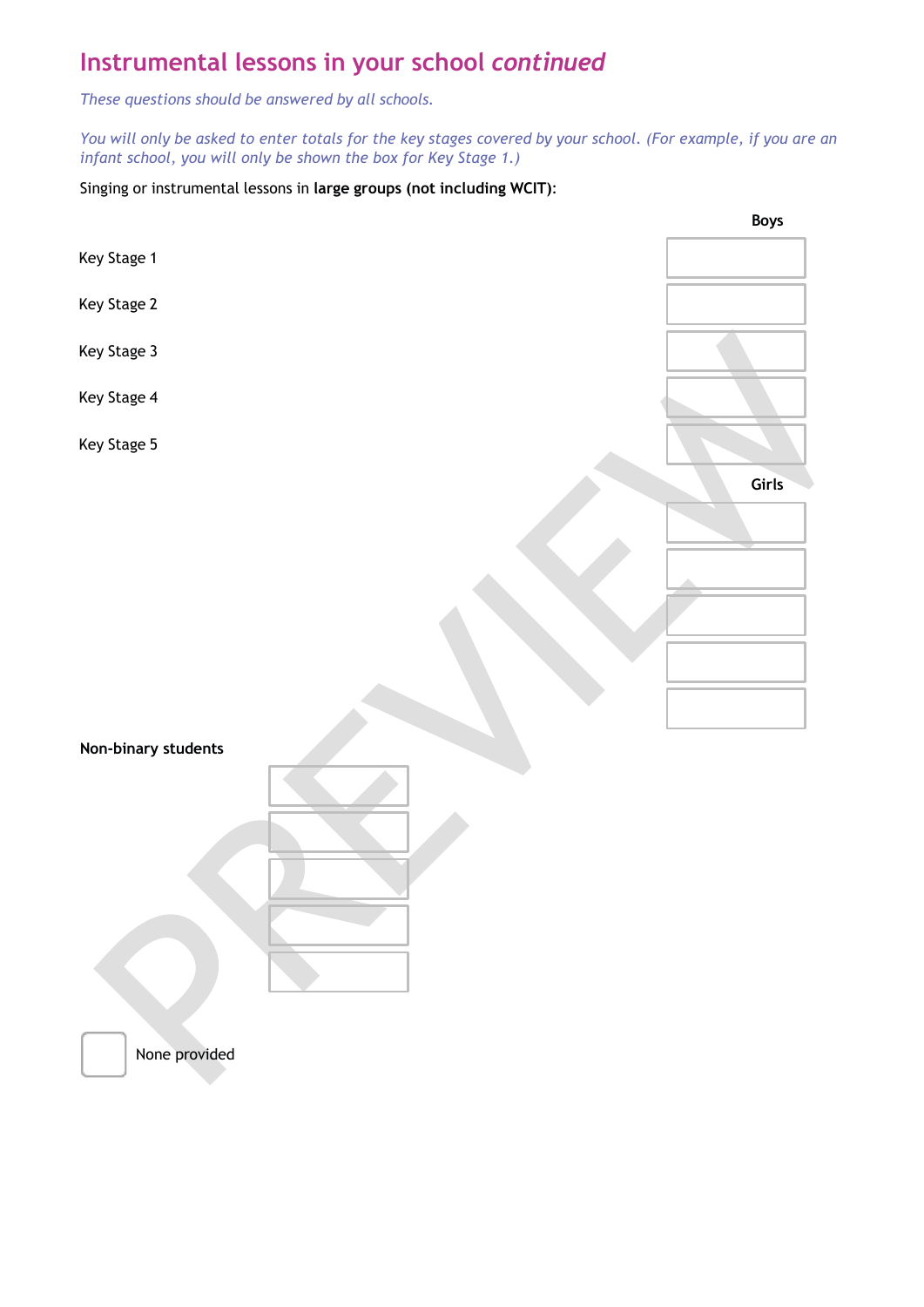On this page, the online survey will automatically add together the figures you have entered on the previous 3 *pages, to allow you to check your totals.*

Total number of pupils receiving individual singing or instrumental lessons: {V\_Lessons\_Indiv}

Total number of pupils receiving singing or instrumental lessons in small groups: {V\_Lessons\_SG}

Total number of pupils receiving singing or instrumental lessons in large groups (not including WCIT): {V\_Lessons\_LG}

If any of these figures are incorrect, please return to the previous pages to amend them.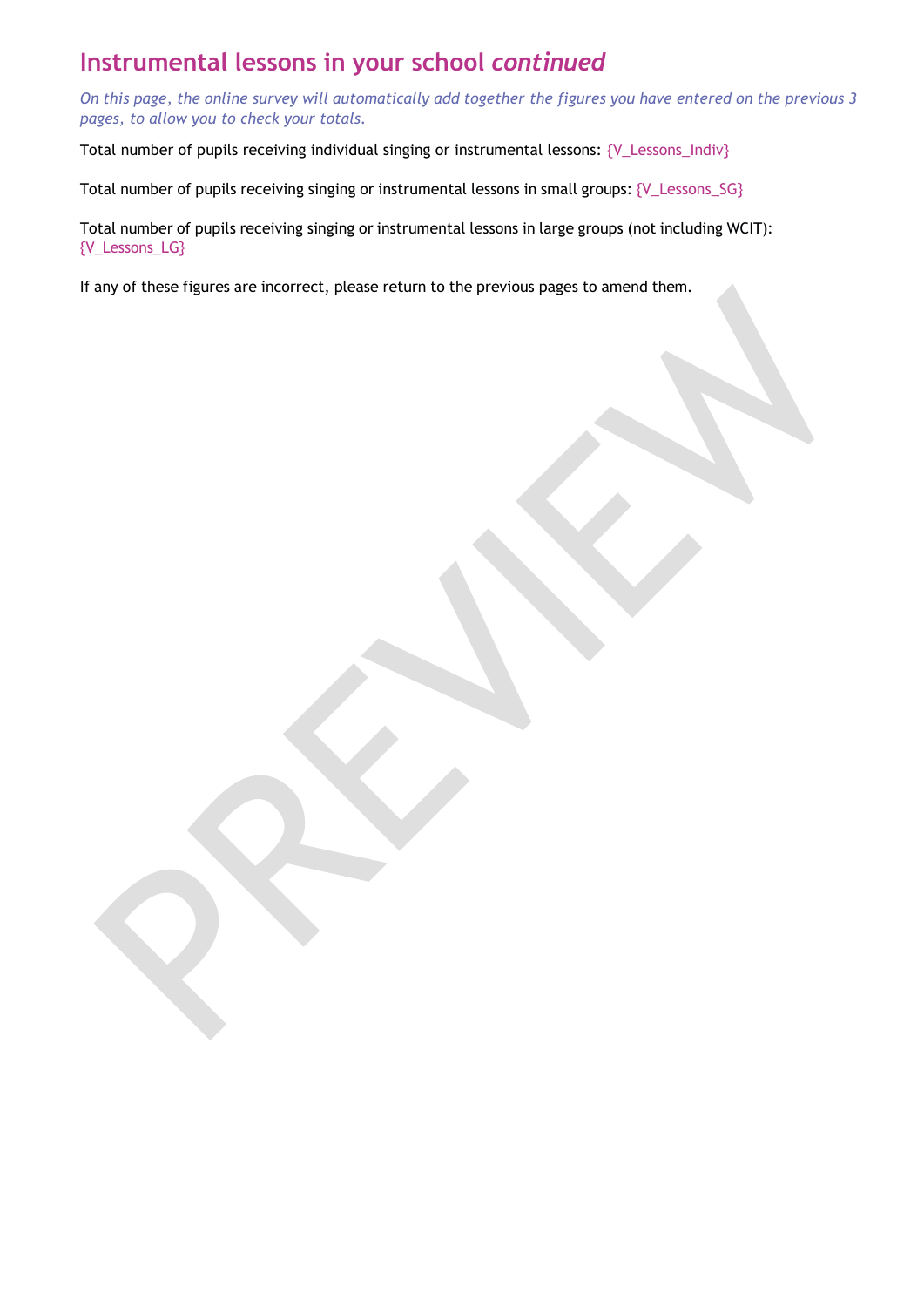### *These questions should be answered by all schools (where relevant).*

Do any of the providers listed below supply your school with a peripatetic teacher for individual, small group **or large group lessons (not whole class tuition)?**

| Kent Music                                                        | Music for All                                                                 |  |  |  |
|-------------------------------------------------------------------|-------------------------------------------------------------------------------|--|--|--|
| Right Track Music                                                 | <b>Your Music School</b>                                                      |  |  |  |
| All Sorts of Music                                                | Self-employed/private individuals                                             |  |  |  |
| Integra Pure Music                                                | Other                                                                         |  |  |  |
| Make Time for Music                                               | No peripatetic teachers for individual, small<br>group or large group lessons |  |  |  |
| Which other organisations provided you with peripatetic teachers? |                                                                               |  |  |  |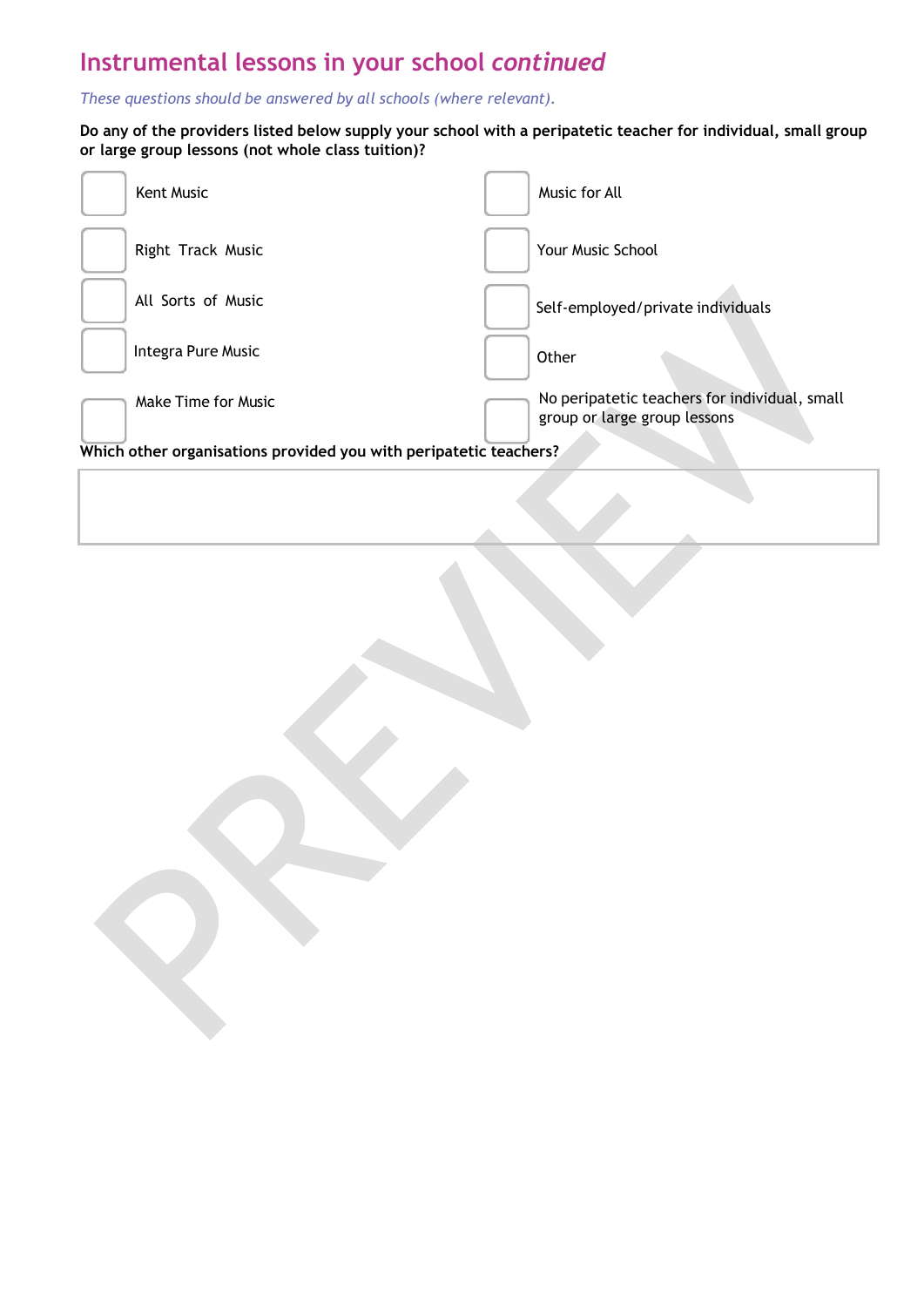*These questions should be answered by all schools who are provided with peripatetic teachers.*

You will only be asked to enter totals for the providers you have said teach in your school on the previous page.

**How many teachers are you provided with, and how many students do they teach in your school? Number of peripatetic teachers**

| Kent Music                           |  |
|--------------------------------------|--|
| <b>Right Track Music</b>             |  |
| All Sorts of Music                   |  |
| Integra Pure Music                   |  |
| <b>Make Time for Music</b>           |  |
| Music for All                        |  |
| Your Music School                    |  |
| Self-employed/private<br>individuals |  |
| Other                                |  |

### **Total number of students learning with this provider**

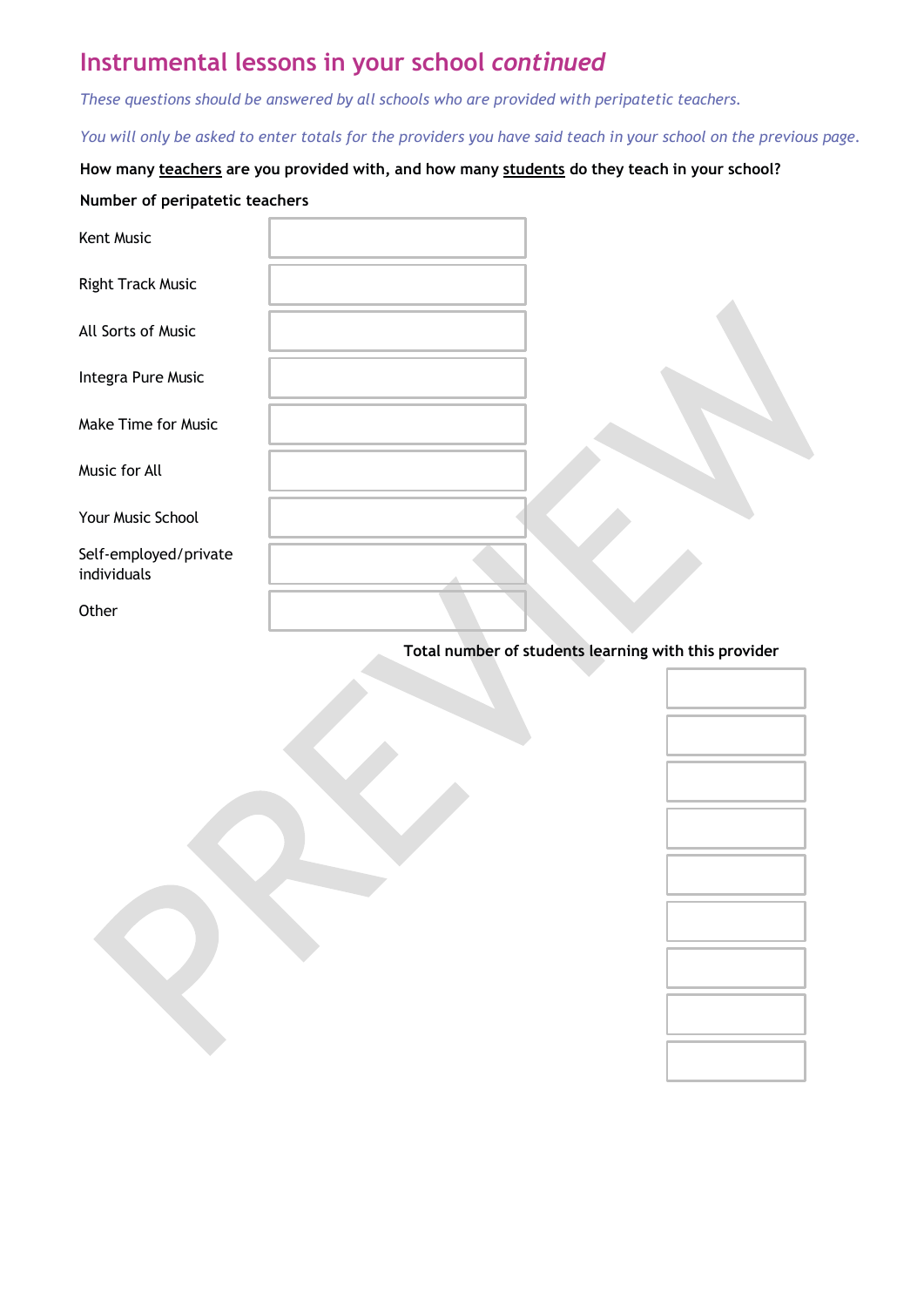*These questions should be answered by all schools who are provided with peripatetic teachers.*

### **What instruments are taught by these peripatetic teachers?**



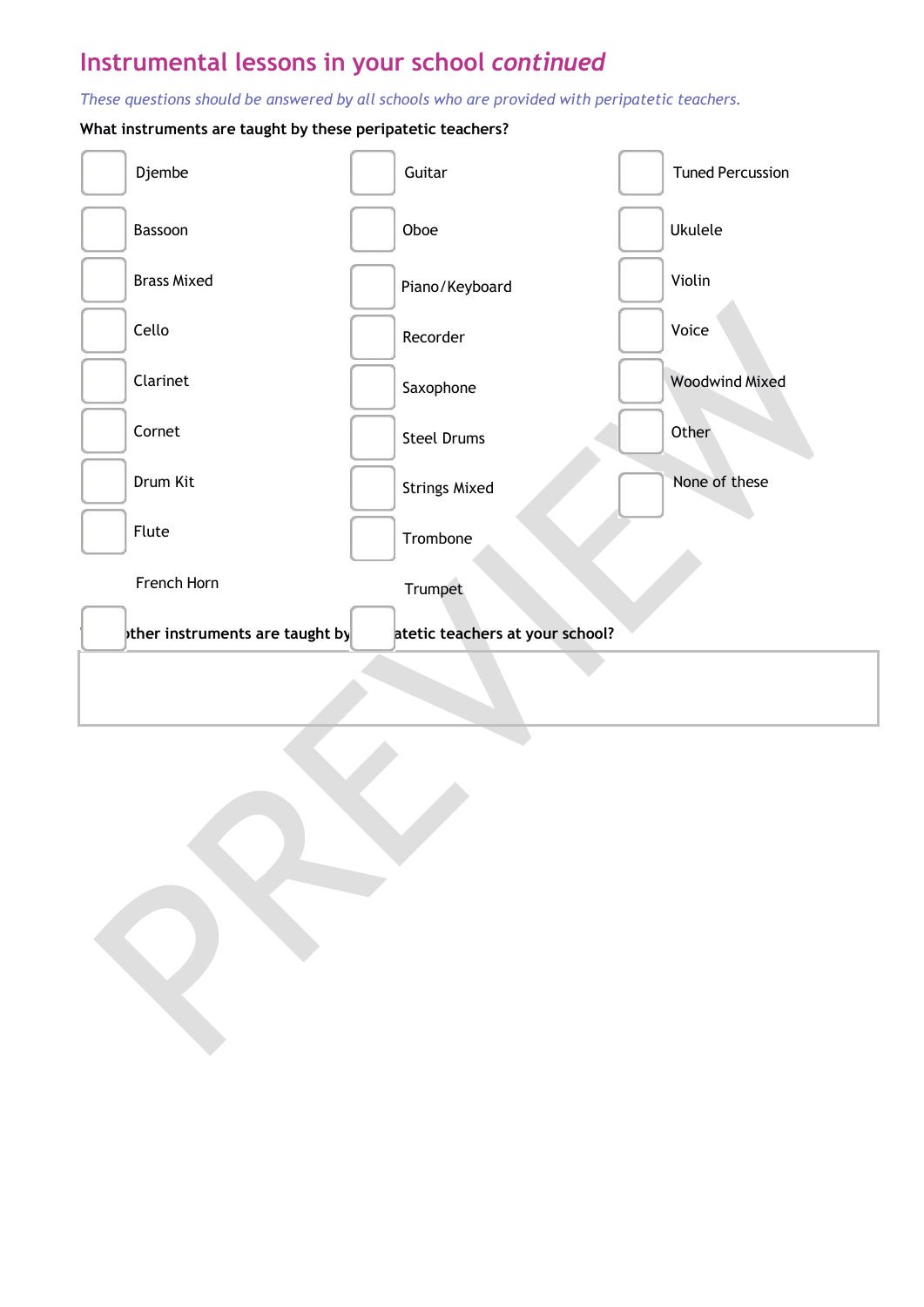*These questions should be answered by all schools who are provided with peripatetic teachers.*

You will only be asked to enter totals for the instruments you have said are taught on the previous page.

# **To how many students are these instruments taught?** Djembe Bassoon Brass Mixed Cello Clarinet Cornet Drum Kit Flute French Horn Guitar Oboe Piano/Keyboard Recorder Saxophone Steel Drums Strings Mixed Trombone Trumpet Tuned Percussion Ukulele Violin Voice Woodwind Mixed **Other**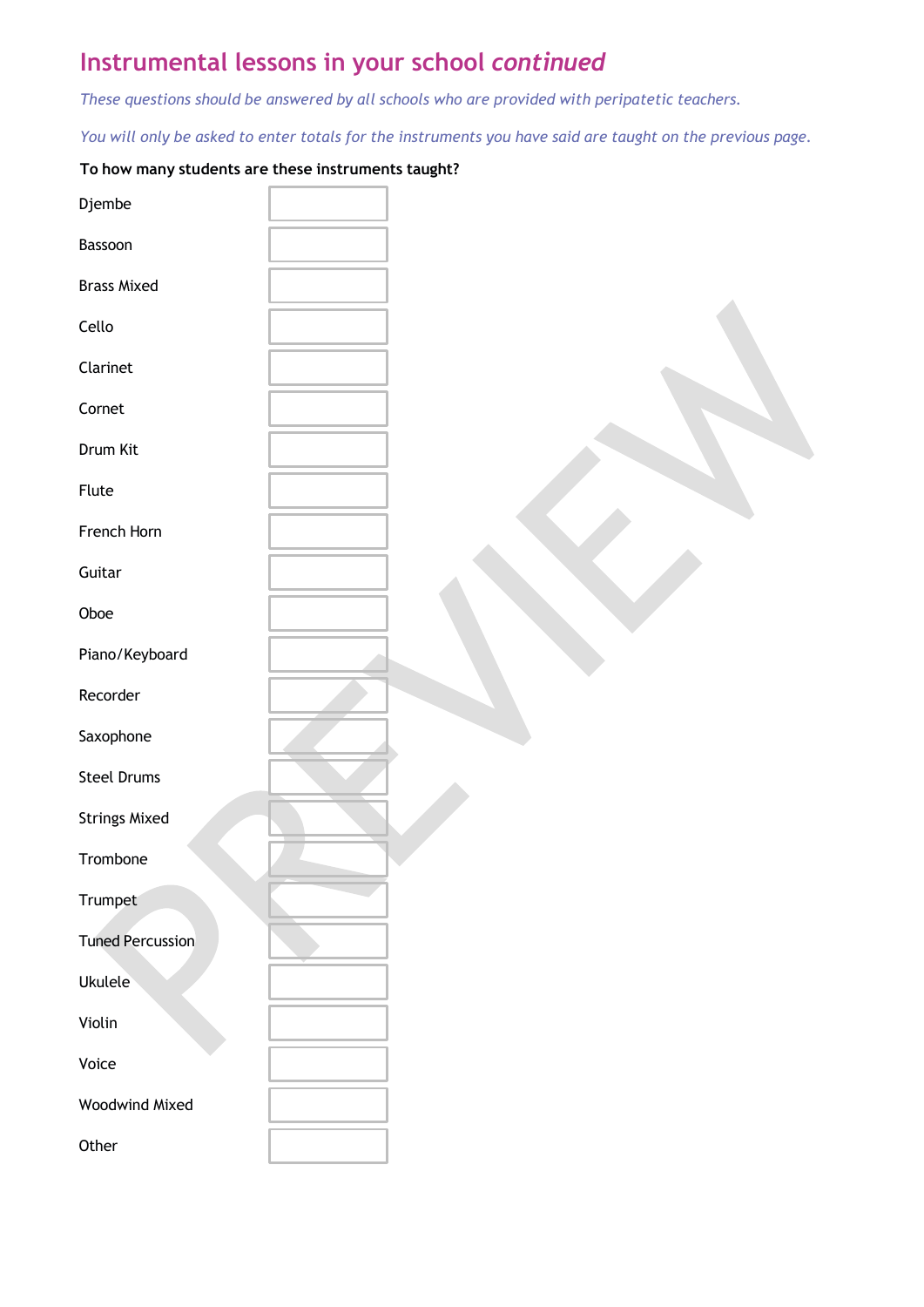## **Ensembles & Groups in your school**

### *These questions should be answered by all schools.*

As part of our statutory requirement to pass information to both the Department for Education and Arts Council England, we need to collect information on the numbers of children who are taking part in ensembles in your school.

In this section, we are referring to **groups with instruments AND choirs** which happen **during OR after school hours** that are **organised by the school**.

### **Which of these types of ensemble do you have in your school?**

| Large orchestra                        | Percussion ensemble               |
|----------------------------------------|-----------------------------------|
| Mixed or chamber ensemble              | Keyboard ensemble                 |
| String ensemble                        | Choir/vocal group - upper voices  |
| Jazz band                              | Choir/vocal group - mixed voices* |
| Rock, pop or electronic band           | Folk mixed ensemble               |
| World or diverse music band            | SEND inclusive ensemble           |
| Acoustic guitar/Classical guitar group | Other mixed ensembles             |
| Wind band or military band             | Unknown ensemble                  |
| Brass ensemble                         | None of these                     |
| Woodwind ensemble                      |                                   |

\*The category 'Choir/vocal group - mixed voices' refers to choirs or vocal groups featuring both upper voices and older/changed male voices (e.g. Soprano Alto Tenor Bass) or lower voices only.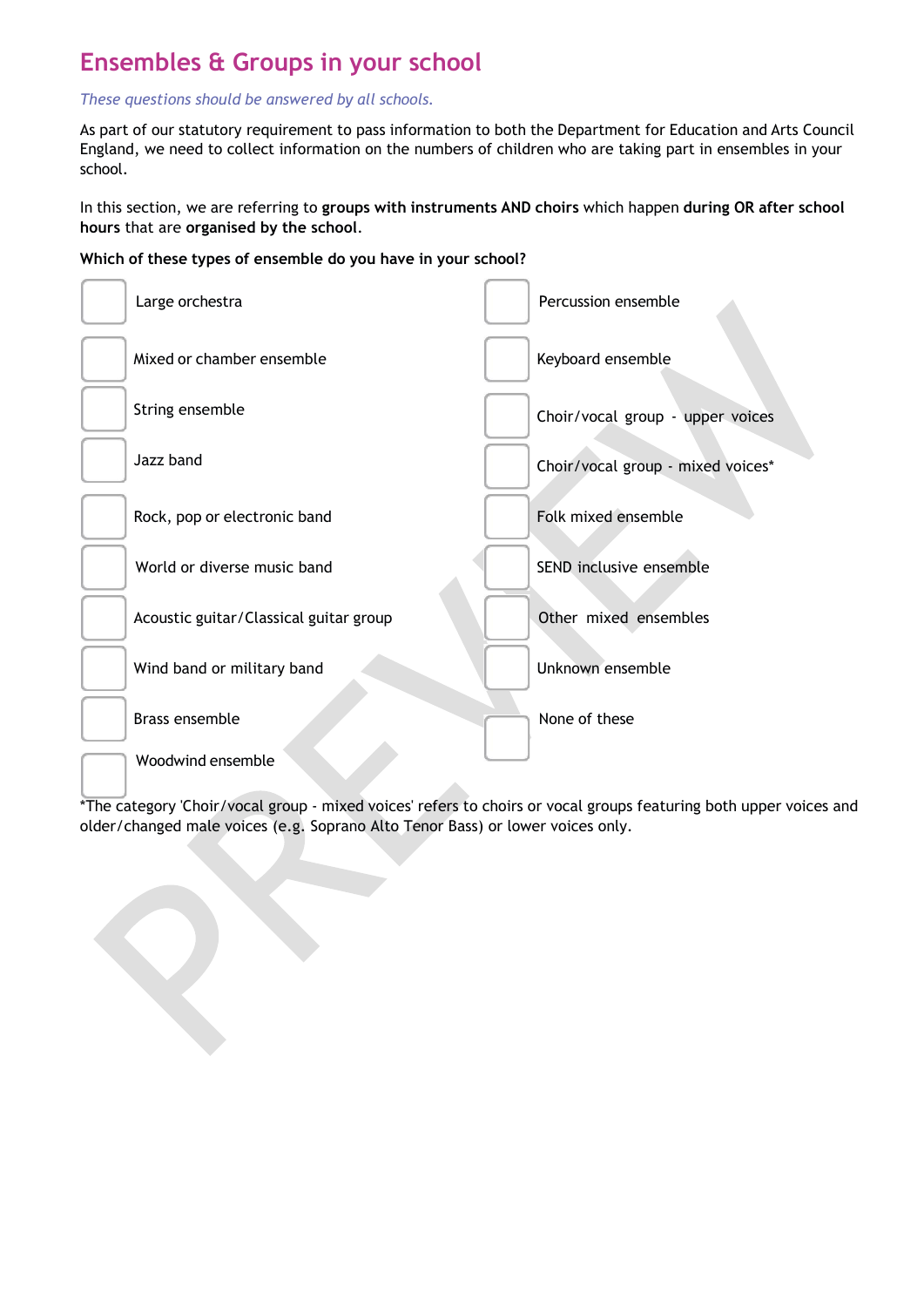*These questions should be answered by all schools with at least one ensemble or group.*

You will only be asked to enter totals for the ensembles you have said you have in your school on the previous *page.*

### How many of each of these types of ensemble do you have in your school, and how many pupils take part?

|                                           | <b>Number of ensembles</b> |
|-------------------------------------------|----------------------------|
| Large orchestra                           |                            |
| Mixed or chamber<br>ensemble              |                            |
| String ensemble                           |                            |
| Jazz band                                 |                            |
| Rock, pop or electronic<br>band           |                            |
| World or diverse music<br>band            |                            |
| Acoustic guitar/Classical<br>guitar group |                            |
| Wind band or military<br>band             |                            |
| Brass ensemble                            |                            |
| Woodwind ensemble                         |                            |
| Percussion ensemble                       |                            |
| Keyboard ensemble                         |                            |
| Choir/vocal group - upper<br>voices       |                            |
| Choir/vocal group - mixed<br>voices       |                            |
| Folk mixed ensemble                       |                            |
| SEND inclusive ensemble                   |                            |
| Other mixed ensembles                     |                            |
| Unknown ensemble                          |                            |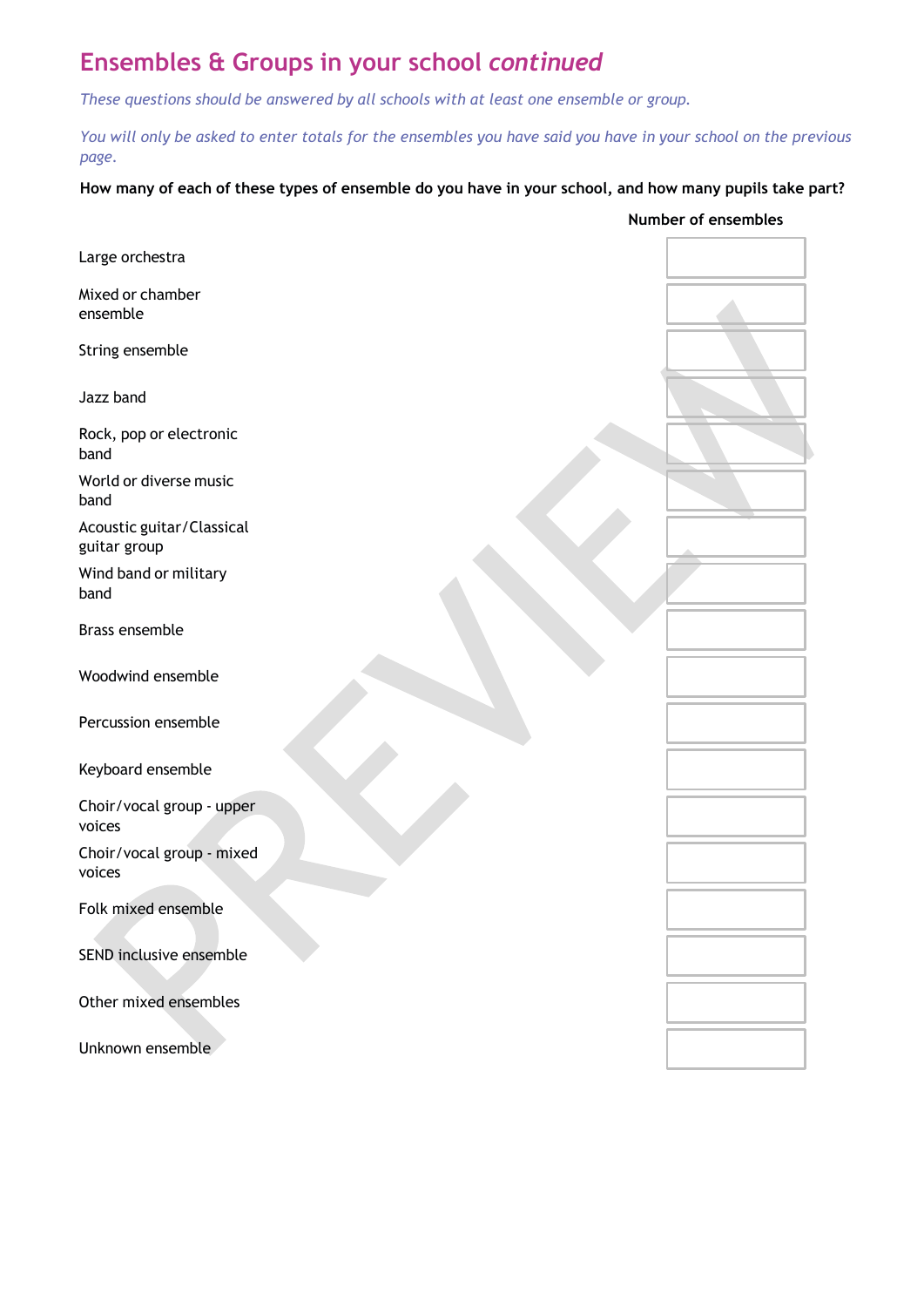**Number of pupils**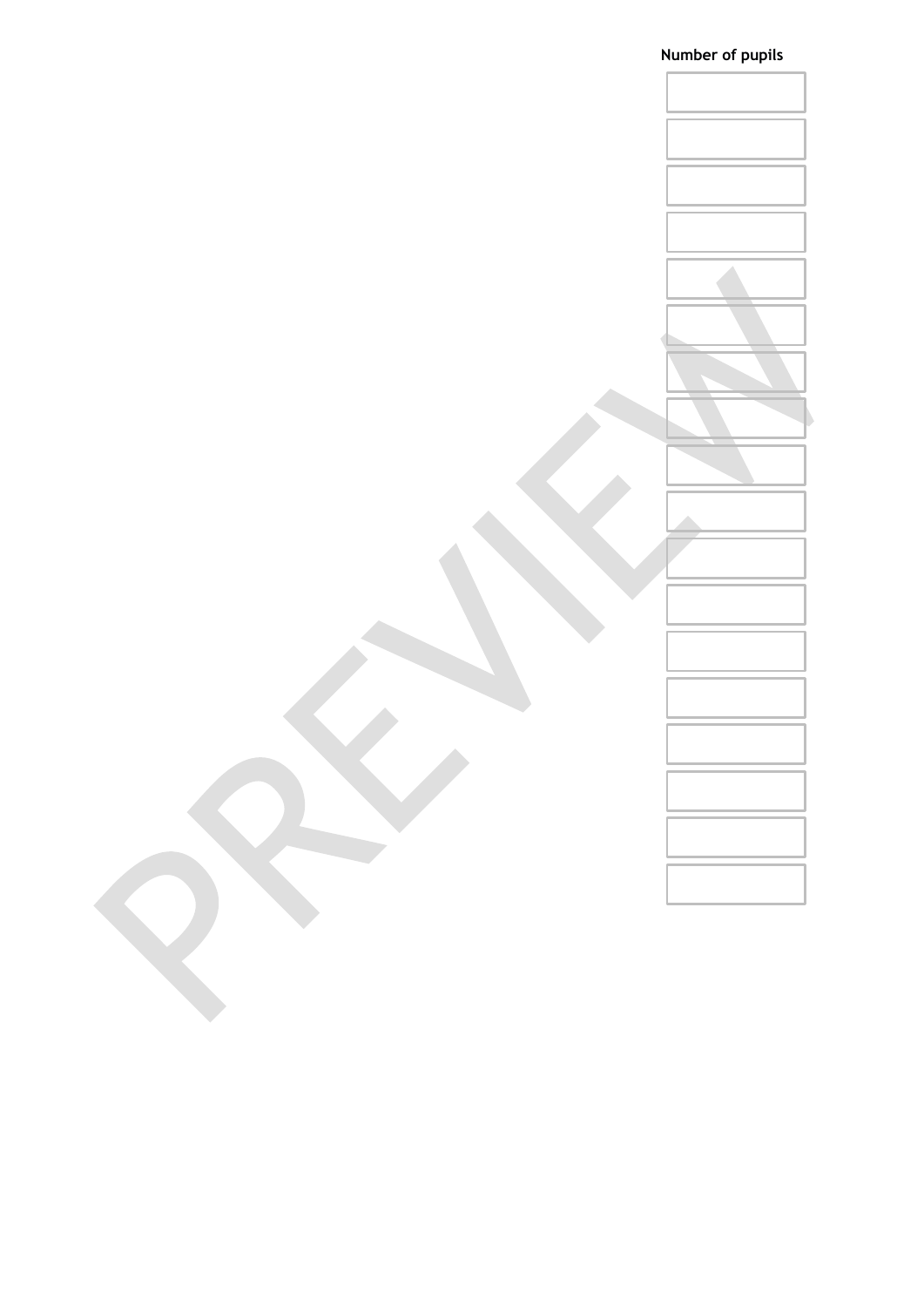*These questions should be answered by all schools with at least one type of ensemble or group.*

You will only be asked to enter totals for the key stages covered by your school. (For example, if you are an *infant school, you will only be shown the box for Key Stage 1.)*

### **In total, how many pupils regularly take part in these ensembles per key stage?** ({Q74})

*By regularly, we mean at least once a week for a minimum of half a term, and/or several times a year for a more intensive experience, e.g. residential holidays, weekend courses, sub-regional ensemble meetings (more than one day).*

|                     | Boys  |
|---------------------|-------|
| Key Stage 1         |       |
| Key Stage 2         |       |
| Key Stage 3         |       |
| Key Stage 4         |       |
| Key Stage 5         |       |
|                     | Girls |
|                     |       |
|                     |       |
|                     |       |
|                     |       |
|                     |       |
|                     |       |
| Non-binary students |       |
|                     |       |
|                     |       |
|                     |       |
|                     |       |
|                     |       |
|                     |       |
|                     |       |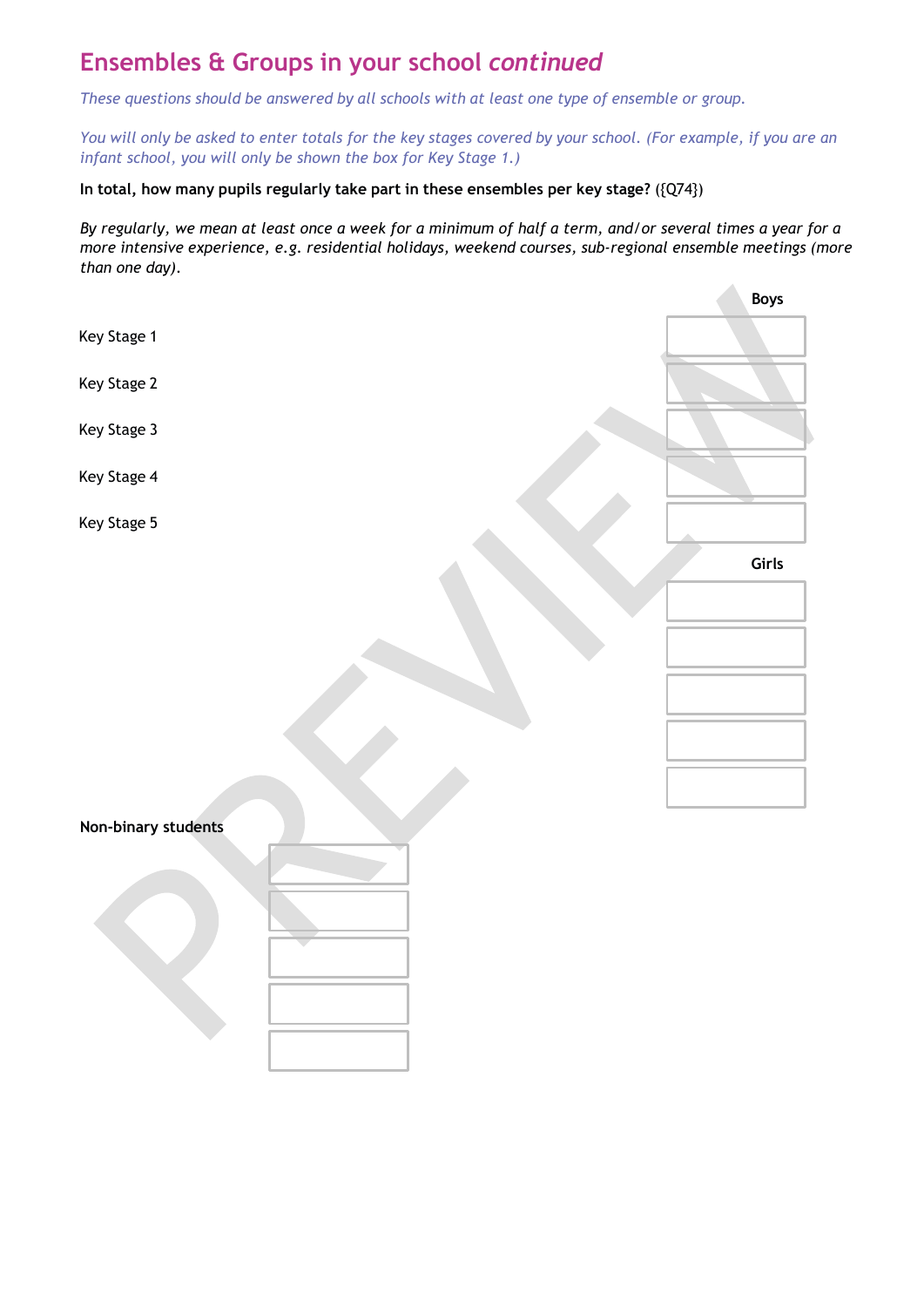On this page, the online survey will automatically add together the figures you have entered on the previous *page, to allow you to check your totals.*

**Total number of pupils regularly taking part in ensembles:**

In Key Stage 1: {V\_Ensembles\_KS1}

In Key Stage 2: {V\_Ensembles\_KS2}

In Key Stage 3: {V\_Ensembles\_KS3}

In Key Stage 4: {V\_Ensembles\_KS4}

In Key Stage 5: {V\_Ensembles\_KS5}

**Is this correct? If not, please return to the previous page to amend the figures.**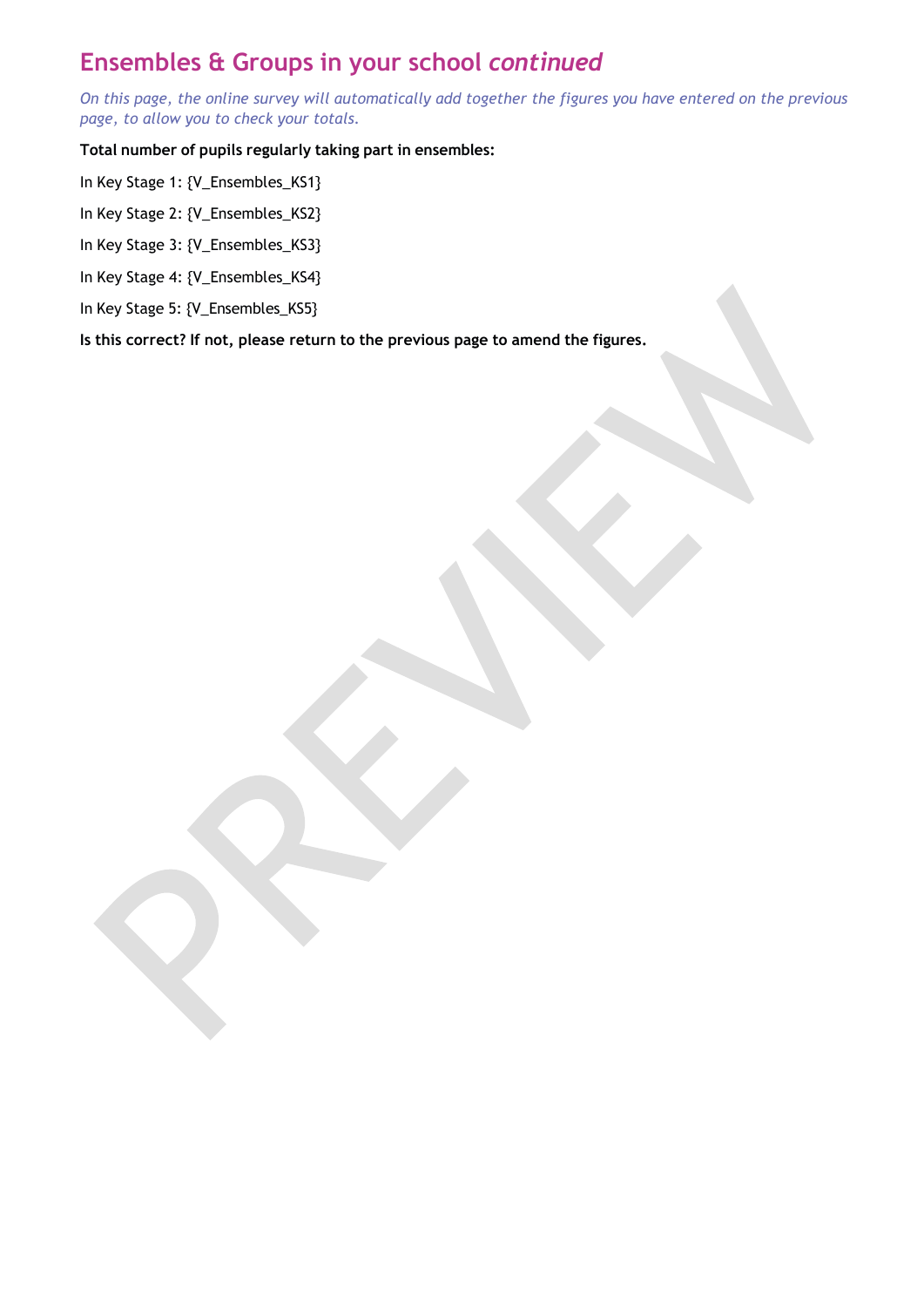*These questions should be answered by all schools (where relevant).*

**Are you aware of the White Paper published March 2022 titled 'Opportunities for all: Strong schools with great teachers for your children'?**



**Are you considering running additional clubs, ensembles or opportunities in response to the White Paper titled 'Opportunities for all: Strong schools with great teachers for your children'?**



Can you please tell us about any additional clubs, ensembles or opportunities you are considering running in **response to the paper?**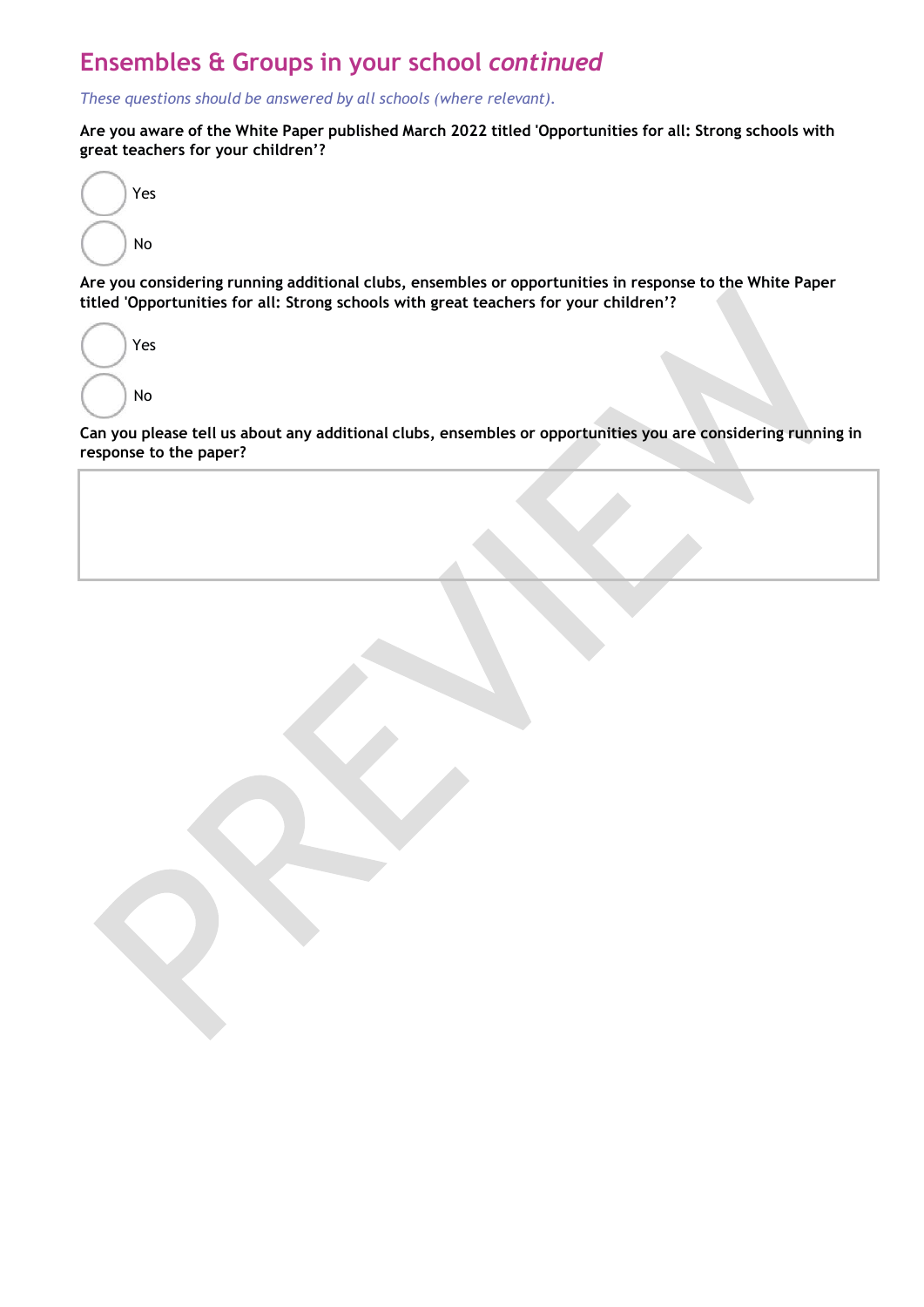## **Standards achieved through Music - Teaching provided by Kent Music**

### *These questions should be answered by all schools.*

In this section we will ask you about the standards that your students have achieved this year in their music education, through Kent Music or with a teacher from another provider.

Please feel free to use your best estimate here and only use the final "I do not know" answer if you really have no notion of the numbers.

Please only count pupils once by including their highest level of attainment (irrespective of whether or not they have actually taken a grade exam). If there are none, please put "0" in the relevant row.

### **Teaching provided by Kent Music**

**How many pupils receiving individual or group lessons (including MusicPlus and other Whole Class Instrumental Tuition) through Kent Music achieved the following standards during 2021/22?**

| Entry: Pre-level 1 RQF / Initial / Prep /<br><b>WCIT</b> |  |
|----------------------------------------------------------|--|
| Foundation: Level 1 RQF / Grade 1-3                      |  |
| Intermediate: Level 2 RQF / Grade 4-5                    |  |
| Advanced: Level 3 RQF / Grade 6 and<br>above             |  |
| I do not know                                            |  |
|                                                          |  |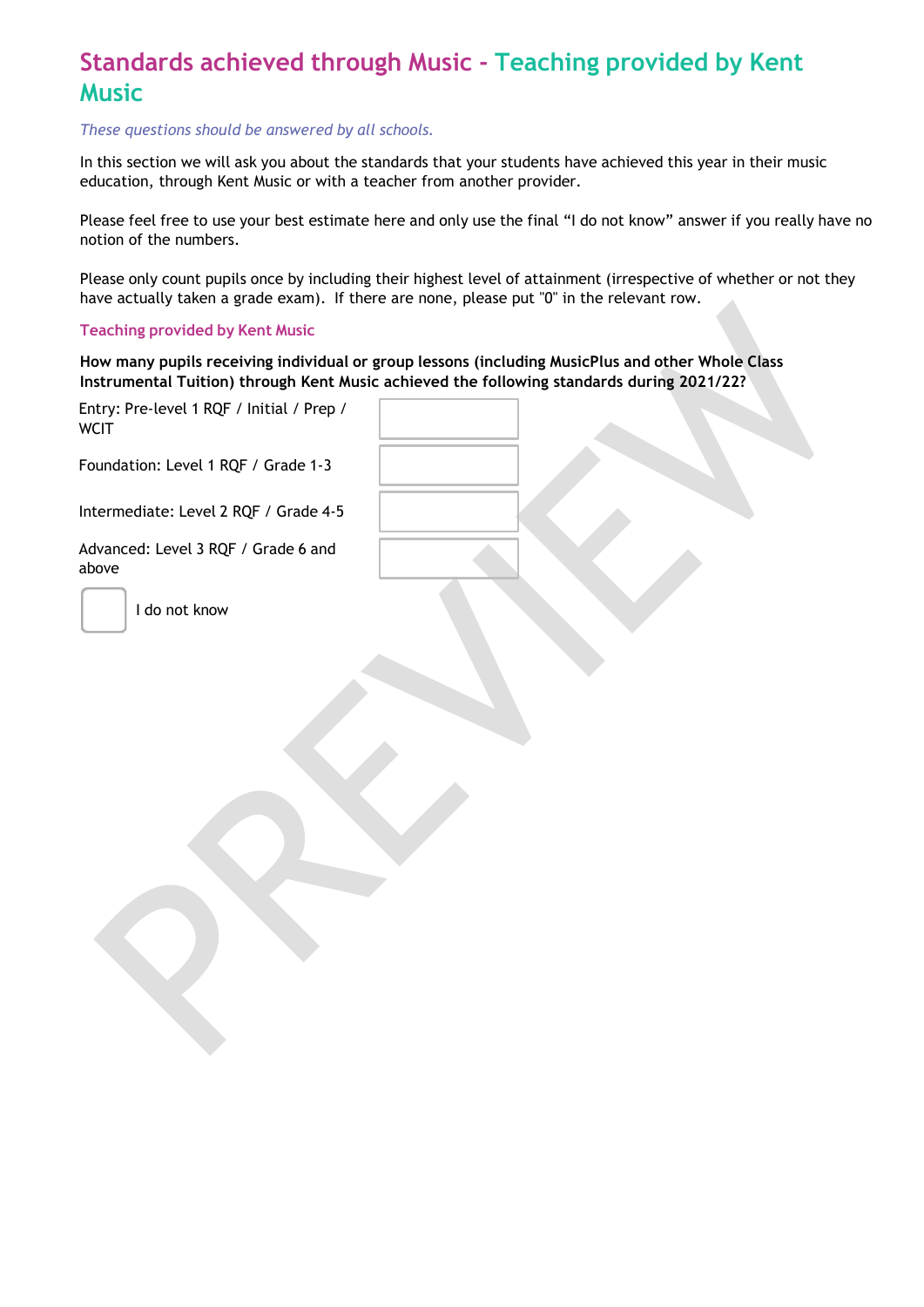## **Standards achieved through Music - Teaching provided by Kent Music**

On this page, the online survey will automatically add together the figures you have entered on the previous *page, to allow you to check your totals.*

Total number of pupils who have achieved standards this year in their music education through Kent Music: {V83\_Total}

**Is this correct? If not, please return to the previous page to amend the figures.**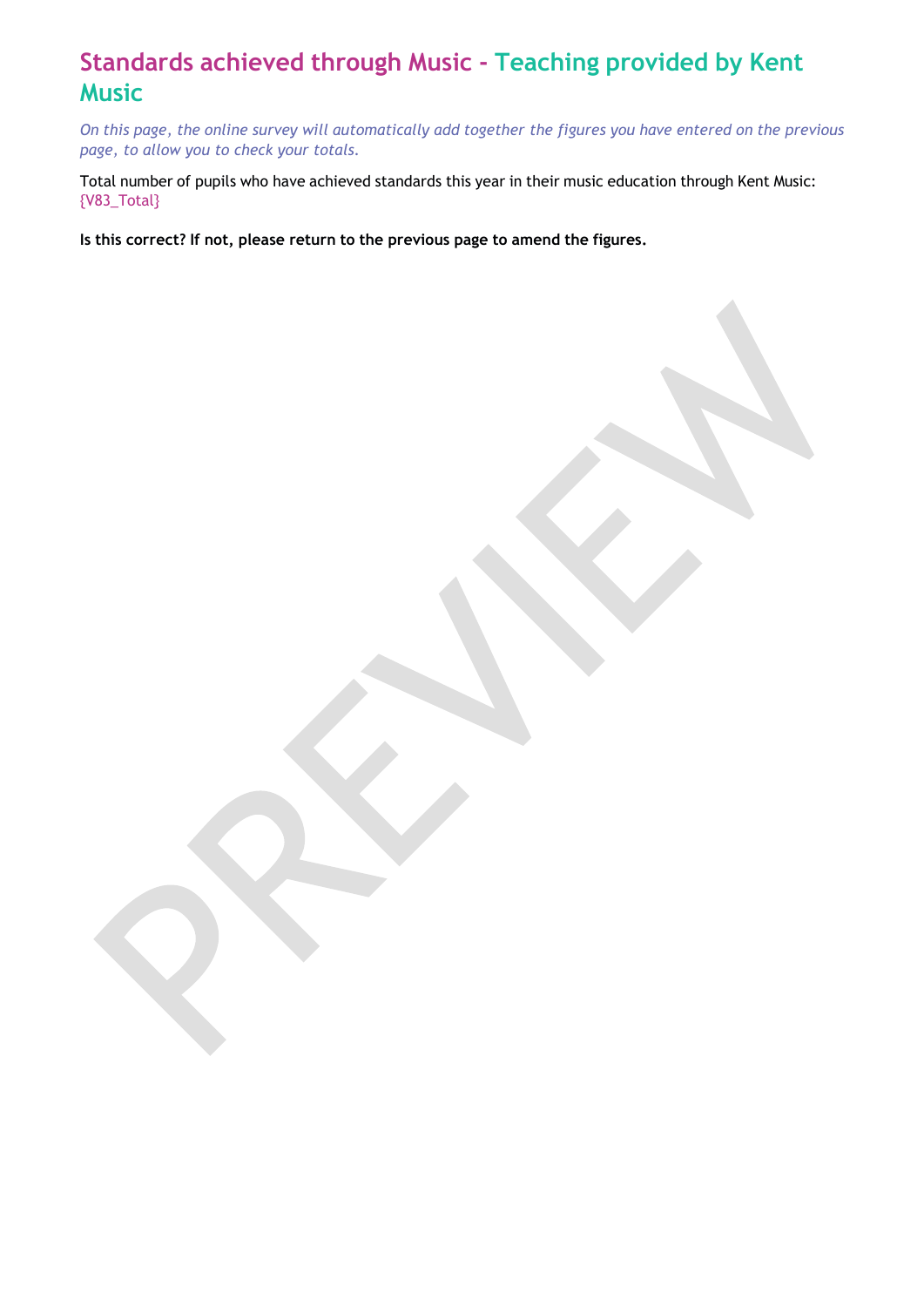## **Standards achieved through Music - Teaching provided by other agencies**

*These questions should be answered by all schools.*

### **Teaching provided by other agencies**

**How many pupils receiving individual or group lessons from external providers (not Kent Music) achieved the following standards during 2021/22?**

Entry: Pre-level 1 RQF / Initial / Prep / **WCIT** 

Foundation: Level 1 RQF / Grade 1-3

Intermediate: Level 2 RQF / Grade 4-5

Advanced: Level 3 RQF / Grade 6 and above



I do not know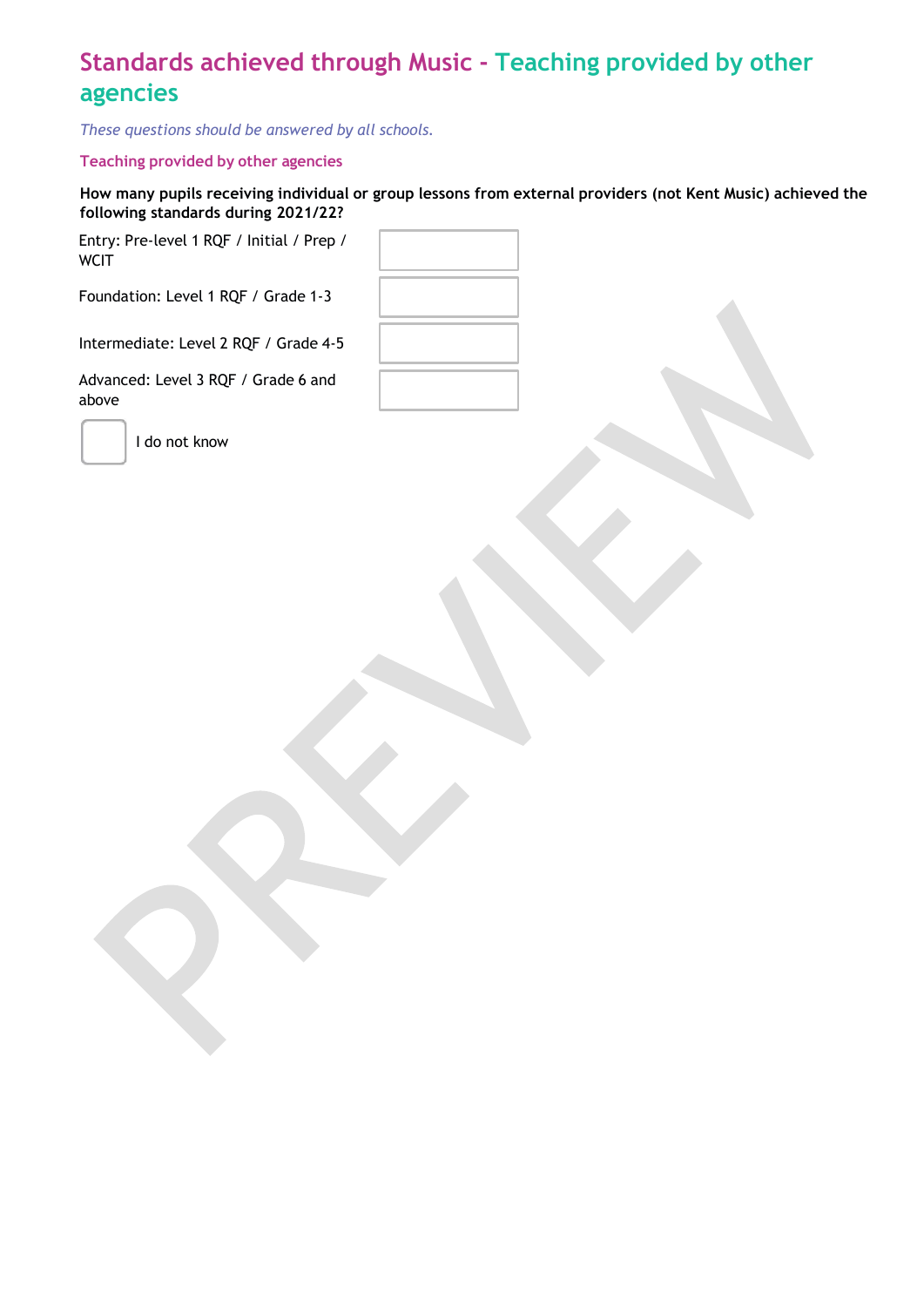## **Standards achieved through Music - Teaching provided by other agencies**

On this page, the online survey will automatically add together the figures you have entered on the previous *page, to allow you to check your totals.*

Total number of pupils who have achieved standards this year in their music education through other agencies: {V85\_Total}

**Is this correct? If not, please return to the previous page to amend the figures.**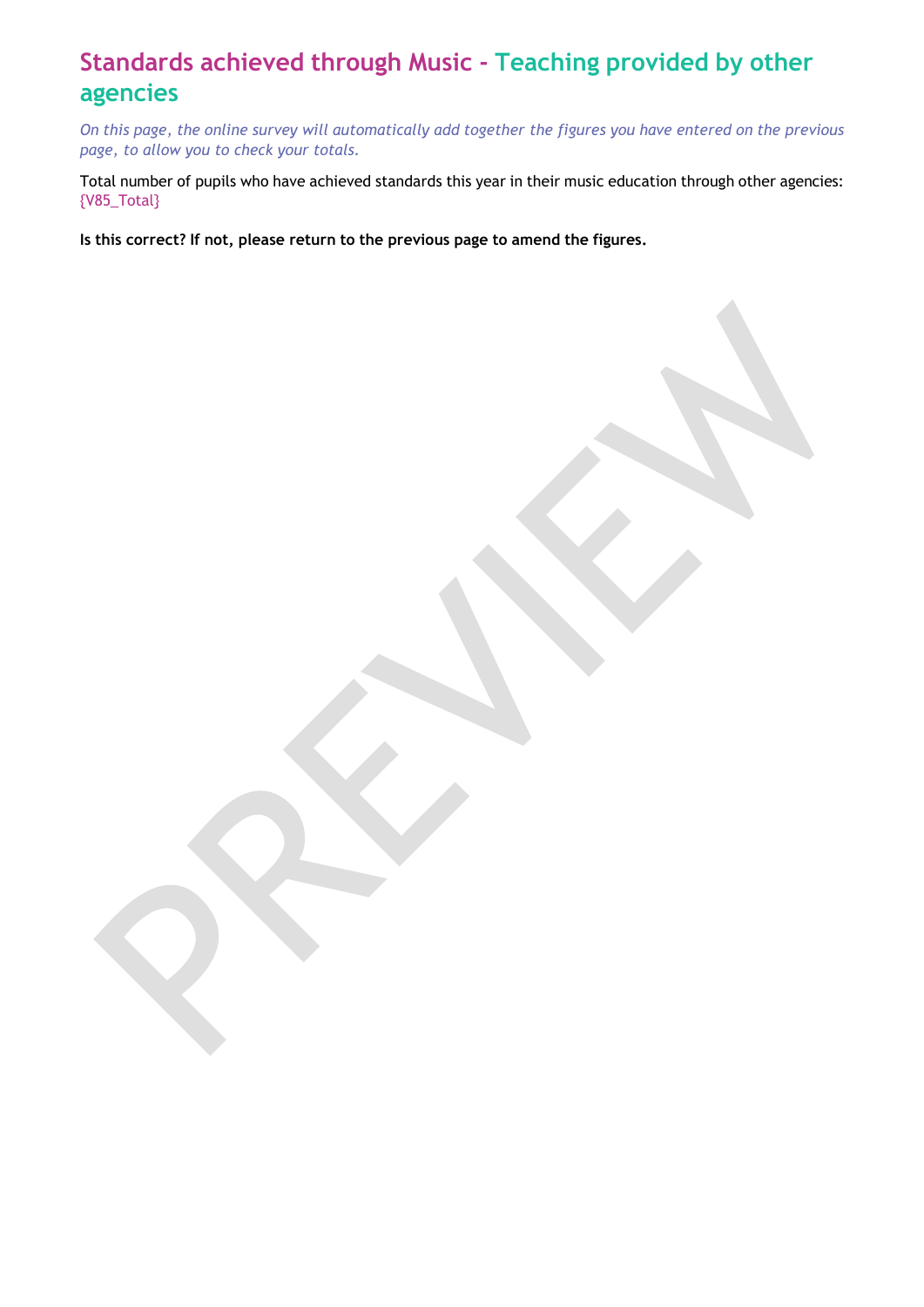## **Choirs, Singing and National Initiatives**

These questions will only be asked to schools who have answered that they have any choirs in the 'Ensembles and *Groups in your school' section.*

In a previous section, you told us that you have {V\_NoOfChoirs} choirs at your school.

**What resources/repertoire do you use with your choir(s)?**

Does your choir / Do your choirs perform? If so, please give details (e.g. where they perform, how often, to **whom).** *You should include in school and out of school opportunities*

**Who runs your school choir(s)?** *Please select all that apply*

Music Coordinator

Classroom teacher

External musician

**Other** 

**Could you tell us their name?**

**Which other person runs your school choir(s)?**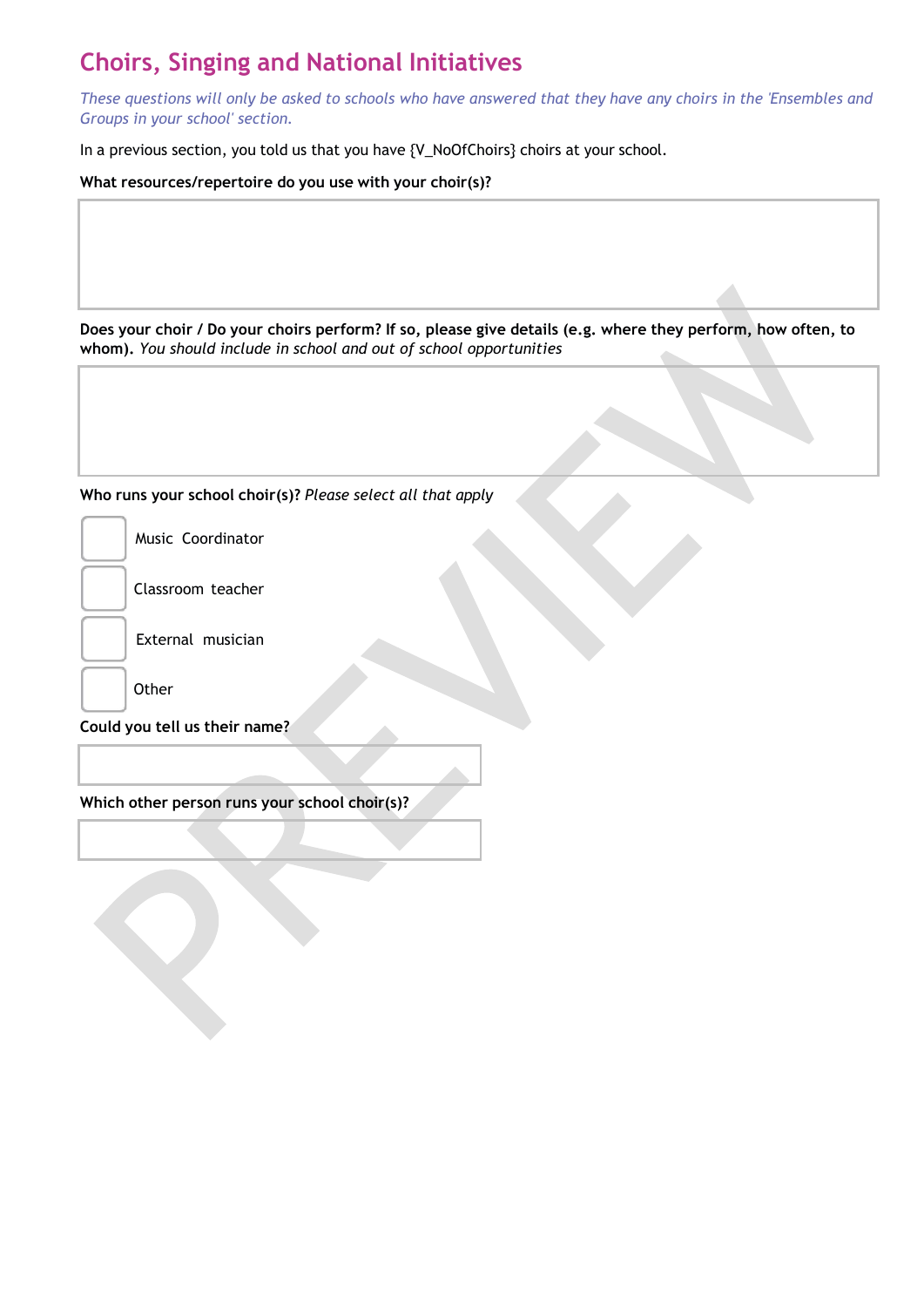## **Choirs, Singing and National Initiatives** *continued*

*These questions should be answered by all schools (where relevant).*

### **Does your school have regular singing assemblies?**



**Please add comments if you wish:**

### **Do you have a school strategy in place to develop singing?**

Yes - just within the curriculum

Yes - just non-curricular

Yes - both curricular and non-curricular

No

**Please could you tell us about your strategy?**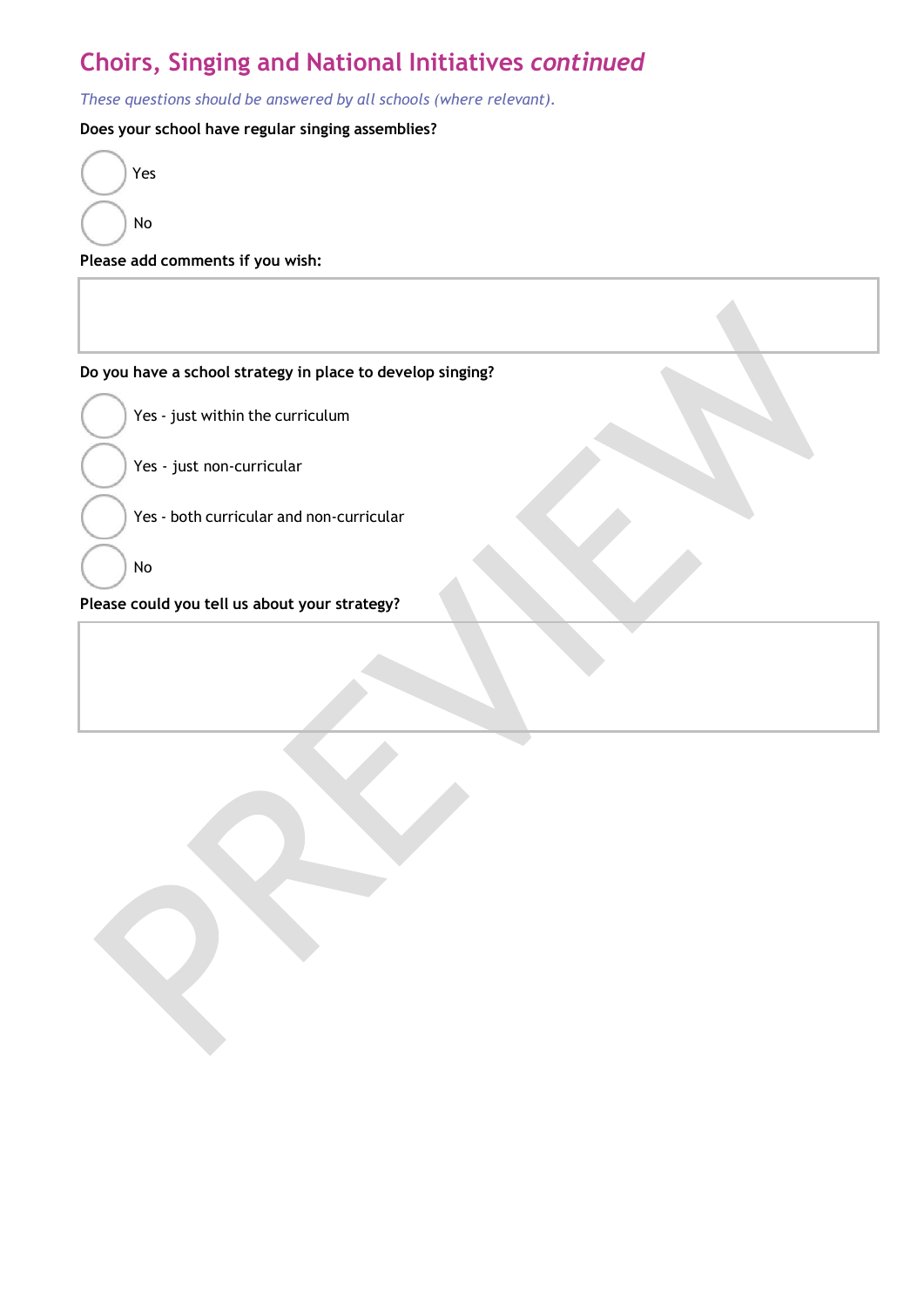## **Choirs, Singing and National Initiatives** *continued*

*These questions should be answered by all schools (where relevant).*

Please answer these questions in relation to this academic year.

**Did your school take part in the Young Voices programme?**



**Will your school attend Voice in A Million?**



**Does your school offer an Arts Awards which includes/focuses on music?**



### **Is your school a Music Mark member this year?**



**Does your school have an Arts Mark accreditation?**



**When was this awarded?**

### **At what level?**

Silver Gold Platinum **Other**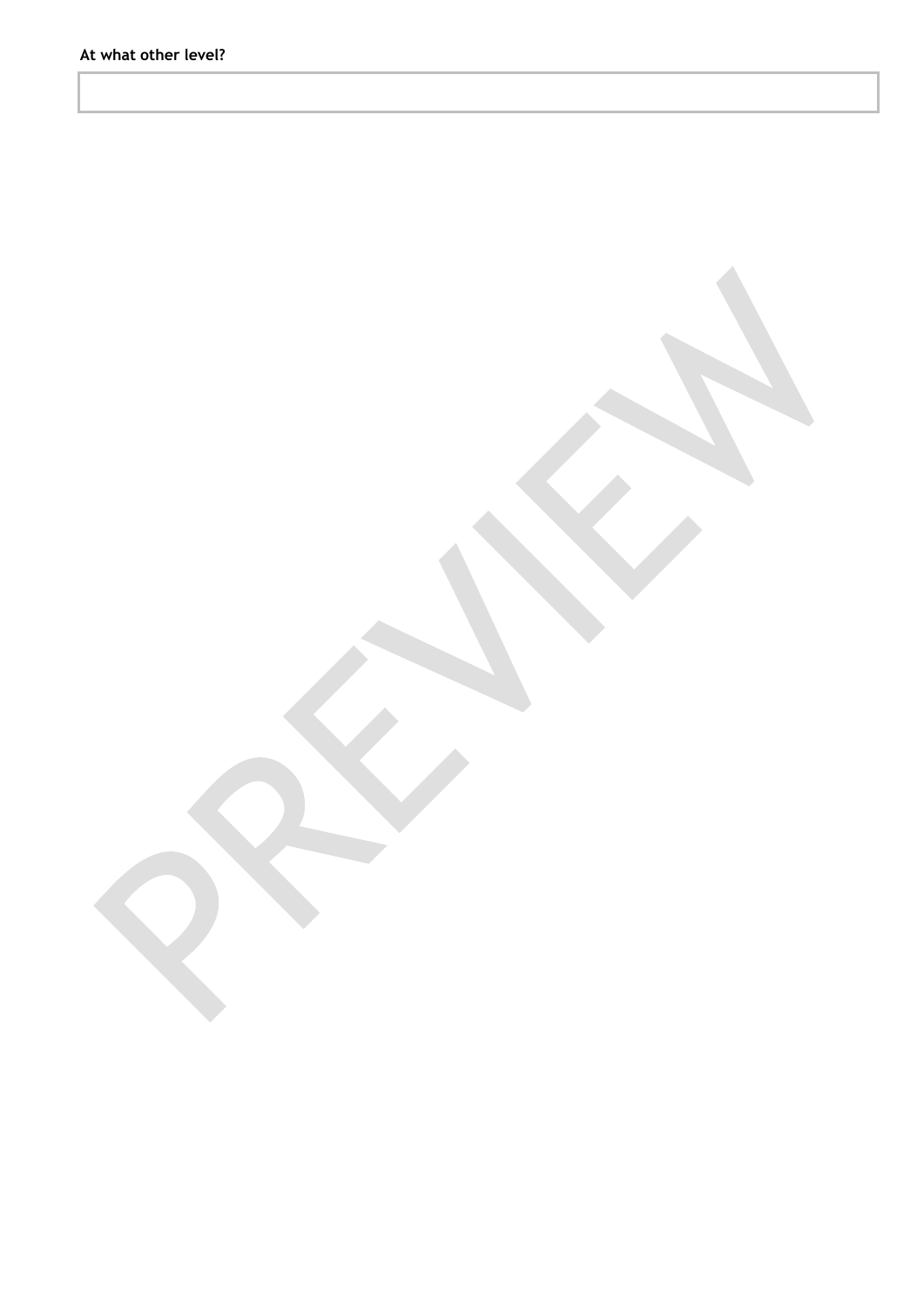## **Contact and feedback**

*These questions should be answered by all schools (where relevant).*

How would you describe the contact that your school has had with Kent Music this year? (Please select all *which apply)*

| Informative                                                                            | Unclear                                                                    |  |  |  |
|----------------------------------------------------------------------------------------|----------------------------------------------------------------------------|--|--|--|
| <b>Useful</b>                                                                          | Frequent                                                                   |  |  |  |
| Valuable                                                                               | In another way                                                             |  |  |  |
| Frustrating                                                                            | Not applicable, the school has had no contact<br>with Kent Music this year |  |  |  |
| How else would you describe the contact your school has had with Kent Music this year? |                                                                            |  |  |  |
|                                                                                        |                                                                            |  |  |  |

You will be able to make comments about your contact/support levels at the end of the survey if you wish to.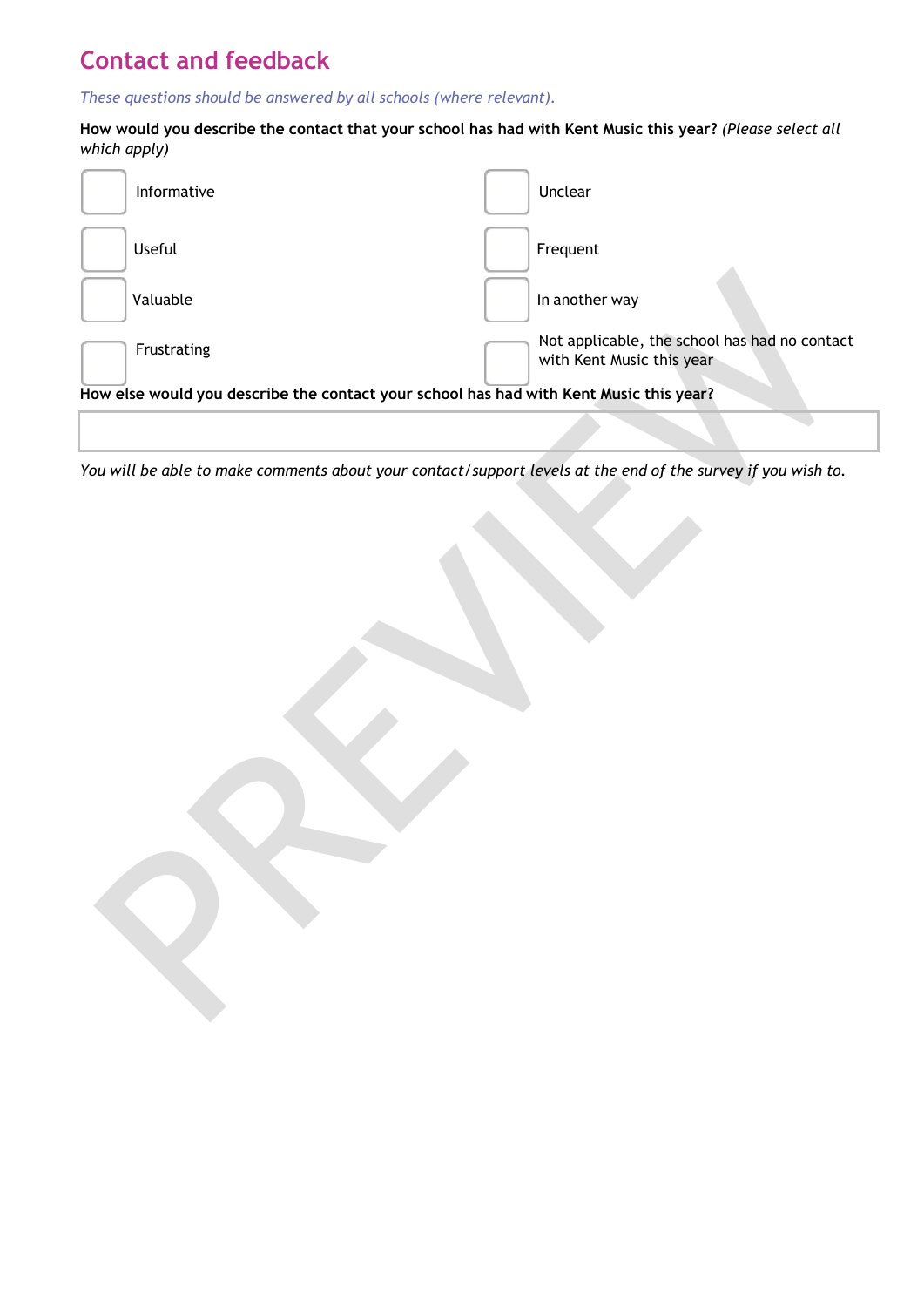### **What have you used the Kent Music website for this year?** *Please select all which apply*

To find out more about Kent Music, our team and what we do

For a general overview of our School Services

To find out What's On by browsing our events calendar or reading our News updates

To find out or apply for Music Lessons or Musical Instrument Hire

To apply for the Financial Assistance Scheme

To find out about or apply to join a local Music Centre or Music Lab

To find out about or apply to audition for a County Group

To find out about CPD, training and networking opportunities

To find out about the Kent Music Summer School

To find out updates on COVID-19 related guidance, procedures and updates

To find out contact details for a Kent Music staff member or department

For something else

I haven't visited the Kent Music website this year

### **How else have you used the Kent Music website?**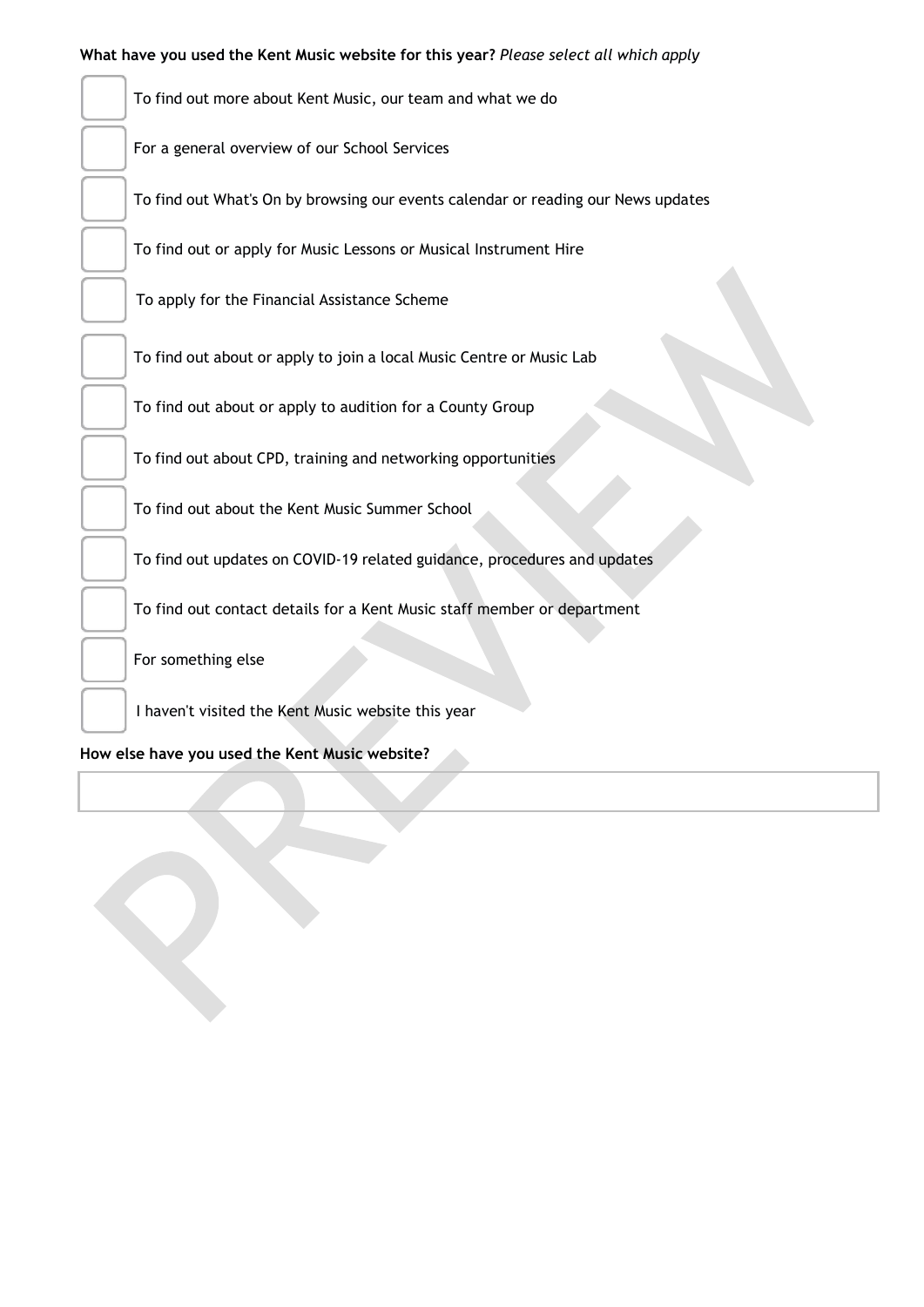## **Contact and feedback** *continued*

*These questions should be answered by all schools (where relevant).*

**How often do you visit the Kent Music website to do this?**

|                                                                                         | More than<br>once a<br>week | Once a<br>week | Once every<br>2-3 weeks | Once a<br>month | Once every<br>few<br>months | Don't<br>know/Not<br>applicable |
|-----------------------------------------------------------------------------------------|-----------------------------|----------------|-------------------------|-----------------|-----------------------------|---------------------------------|
| To find out more about Kent Music, our<br>team and what we do                           |                             |                |                         |                 |                             |                                 |
| For a general overview of our School<br><b>Services</b>                                 |                             |                |                         |                 |                             |                                 |
| To find out What's On by browsing our<br>events calendar or reading our News<br>updates |                             |                |                         |                 |                             |                                 |
| To find out or apply for Music Lessons<br>or Musical Instrument Hire                    |                             |                |                         |                 |                             |                                 |
| To apply for our Financial Assistance<br>Scheme                                         |                             |                |                         |                 |                             |                                 |
| To find out about or apply to join a<br>local Music Centre or Music Lab                 |                             |                |                         |                 |                             |                                 |
| To find out about or apply to audition<br>for a County Group                            |                             |                |                         |                 |                             |                                 |
| To find out about CPD, training and<br>networking opportunities                         |                             |                |                         |                 |                             |                                 |
| To find out about the Kent Music<br>Summer School                                       |                             |                |                         |                 |                             |                                 |
| To find out updates on COVID-19<br>related guidance, procedures and<br>updates          |                             |                |                         |                 |                             |                                 |
| To find out contact details for a Kent<br>Music staff member or department              |                             |                |                         |                 |                             |                                 |
| For something else                                                                      |                             |                |                         |                 |                             |                                 |

Are there any additional features or information you would like to see on the Kent Music website, or do you **have comments about the usefulness of the website?**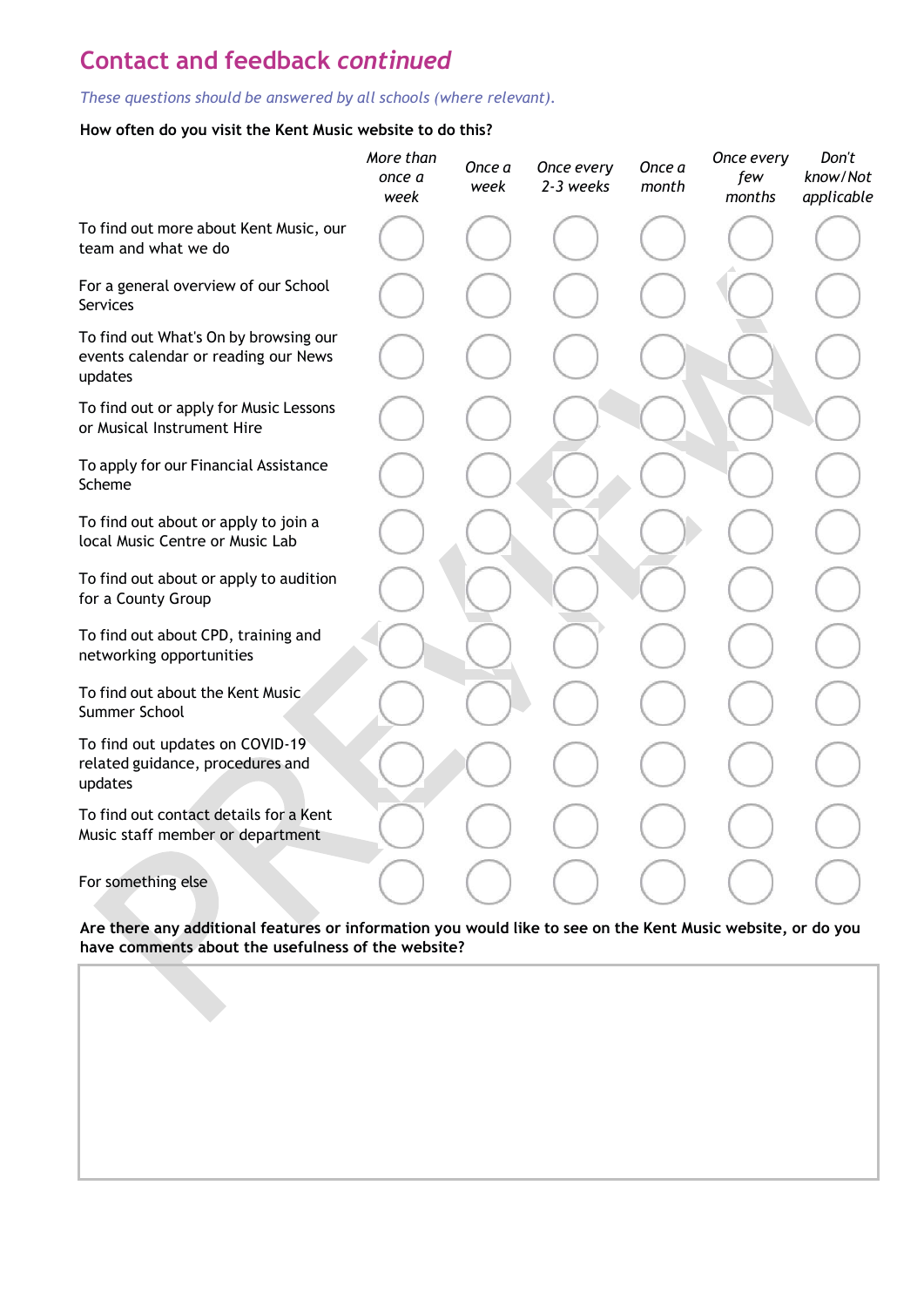**Have you any particular comments that you would like to make about this survey?**